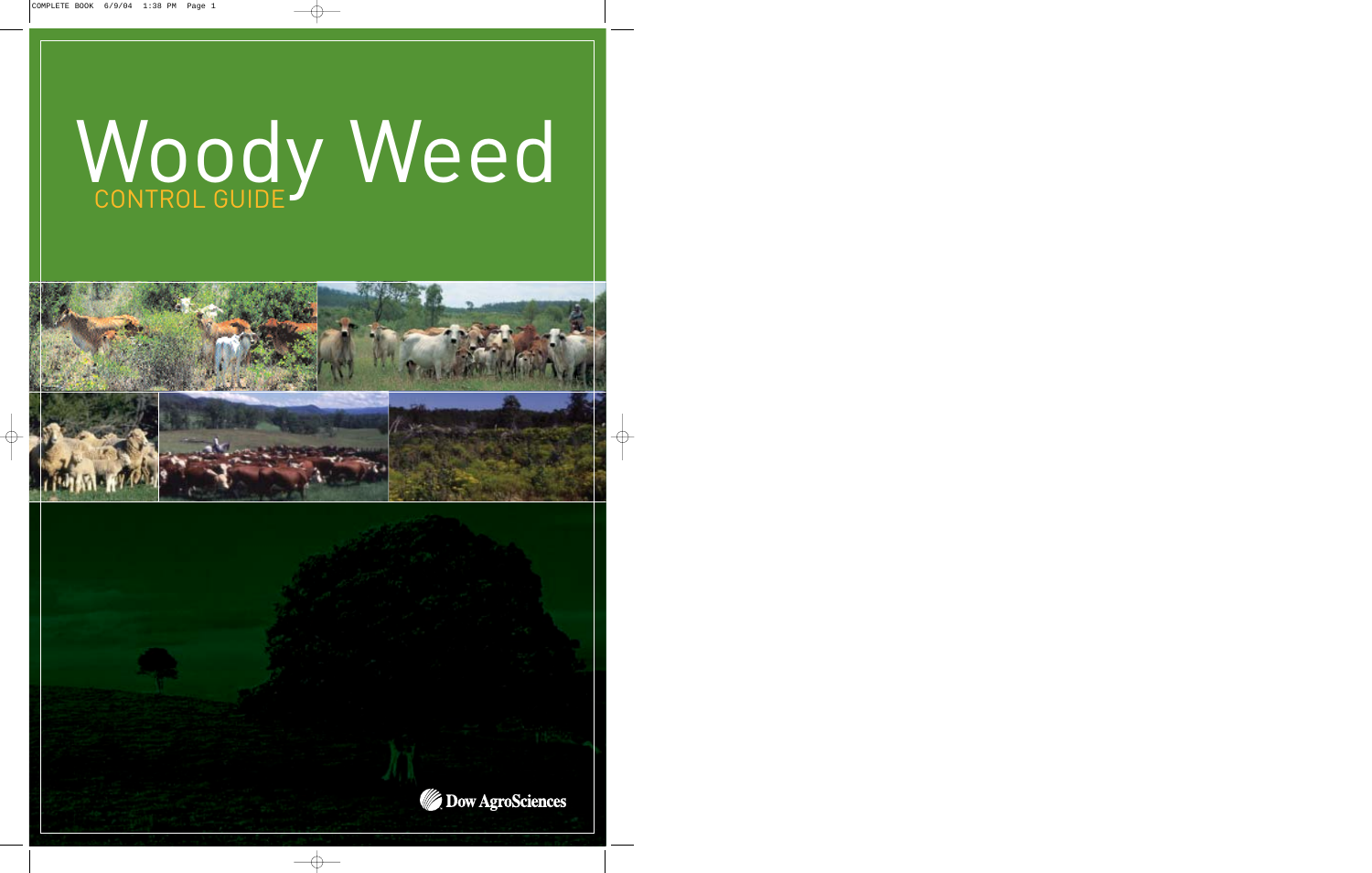- 1. INCREASE THE CARRYING CAPACITY OF YOUR PROPERTY Controlling woody weeds means that there is more productive pasture available, which in turn allows you to carry more livestock.
- 2. INCREASE THE VALUE OF YOUR PROPERTY Properties that are free of woody weeds are of greater value than those that are infested.
- 3. MAKE MUSTERING EASIER Large infestations of woody weeds provide stock with a hiding place when being mustered.
- 4. REDUCE THE RISK OF FIRE Large infestations of woody weeds are a fire risk, particularly in periods of prolonged dry weather.
- 5. REDUCE THE INCIDENCE OF VERMIN Large infestations of woody weeds provide an ideal habitat for vermin to breed, e.g. rabbits.
- 6. COMPLY WITH GOVERNMENT LEGISLATION Controlling declared woody weeds is the legal responsibility of the landholder.
- 7. MINIMISE STOCK LOSSES Some woody weeds are poisonous to stock and by controlling woody weeds you can minimise stock losses.
- 8. PROVIDE STOCK WITH EASIER ACCESS TO WATERWAYS Because woody weeds flourish around water, stock have reduced access to waterways.
- 9. PROTECT THE ENVIRONMENT Woody weeds invade and dominate native vegetation if left unchecked.
- 10. CONTROL EROSION Replacing woody weeds with a dense competitive pasture stand (and correct grazing management) protects valuable topsoil.

### Why control woody and environmental weeds?



### BENEFITS OF WOODY WEED CONTROL

Controlling woody weeds will provide the following benefits:

Most producers would suggest that woody weed control is something akin to painting the Sydney Harbour Bridge – it's a never-ending job, you can't do it without help and it costs a lot of money.

In 1989 it was estimated that weeds cost Australian agriculture \$3.3 billion per year in lost production and cost of control. Today, that figure, according to the Cooperative Research Centre for Australian Weed Management (Weeds CRC), exceeds \$4 billion annually.

While controlling woody weeds is difficult, it is not impossible. Their persistant nature means that total control is not often achievable with a single herbicide application. With the introduction of a three-cycle program, producers can ensure long-term and cost-effective woody weed control.

Combining the use of herbicide and other weed control options such as slashing, cultivation, burning and improving pasture, the Dow AgroSciences 3 Cycle Plan aims to help producers gain long-term control over their weed problems while obtaining the maximum benefit from the money they invest in herbicide.

### MECHANICAL/CULTIVATION

Mechanical treatment on its own is inadequate to control most woody weeds. However, in conjunction with other methods, it can assist in control. Cutterbars, ploughing or discing are best as they damage the root systems of the plants. This process is best carried out in summer, as haphazard cultivation in winter may result in spreading the infestation. Mechanical movement can exacerbate weed burdens.

### SLASHING/BURNING

Burning or slashing might be useful in the first year to reduce bush size to a more manageable level. To allow enough grass and debris to facilitate a burn it may be necessary to exclude stock. Time your slashing or burning (usually six months prior to spraying) to allow plants to regrow to at least one metre before starting a herbicide treatment. To ensure maximum efficacy of your herbicide, it is important that woody weeds are not cut or burnt for six months after application.

### LIVESTOCK

Livestock can aid in reducing woody weed seedling establishment, suppress regrowth and keep pastures competitive. However, their access to seedlings can be limited by logs, rocks and established bushes. Stock can continue to graze in the paddock during treatment with Grazon\* DS, Garlon\* 600, Access\*, Graslan\*, Crossbow\* and Tordon\* DSH Herbicides as no withholding periods apply. When treating some noxious weeds, such as green cestrum, stock should be removed from the paddock.

### **HERBICIDES**

Herbicides applied at the right time, using the right rate and technique, are often the most economical, effective and practical method for longterm woody weed control. Before treating, ensure woody weeds are actively growing and not showing signs of stress. As with most pests, prevention is better than cure. Treat the edges of large areas to prevent more weeds spreading. Clean up small scattered areas first and improve your fencing so that your livestock can graze on treated areas.

### Integrated options for weed control

### HOW AND WHY?



HOW AND WHY?







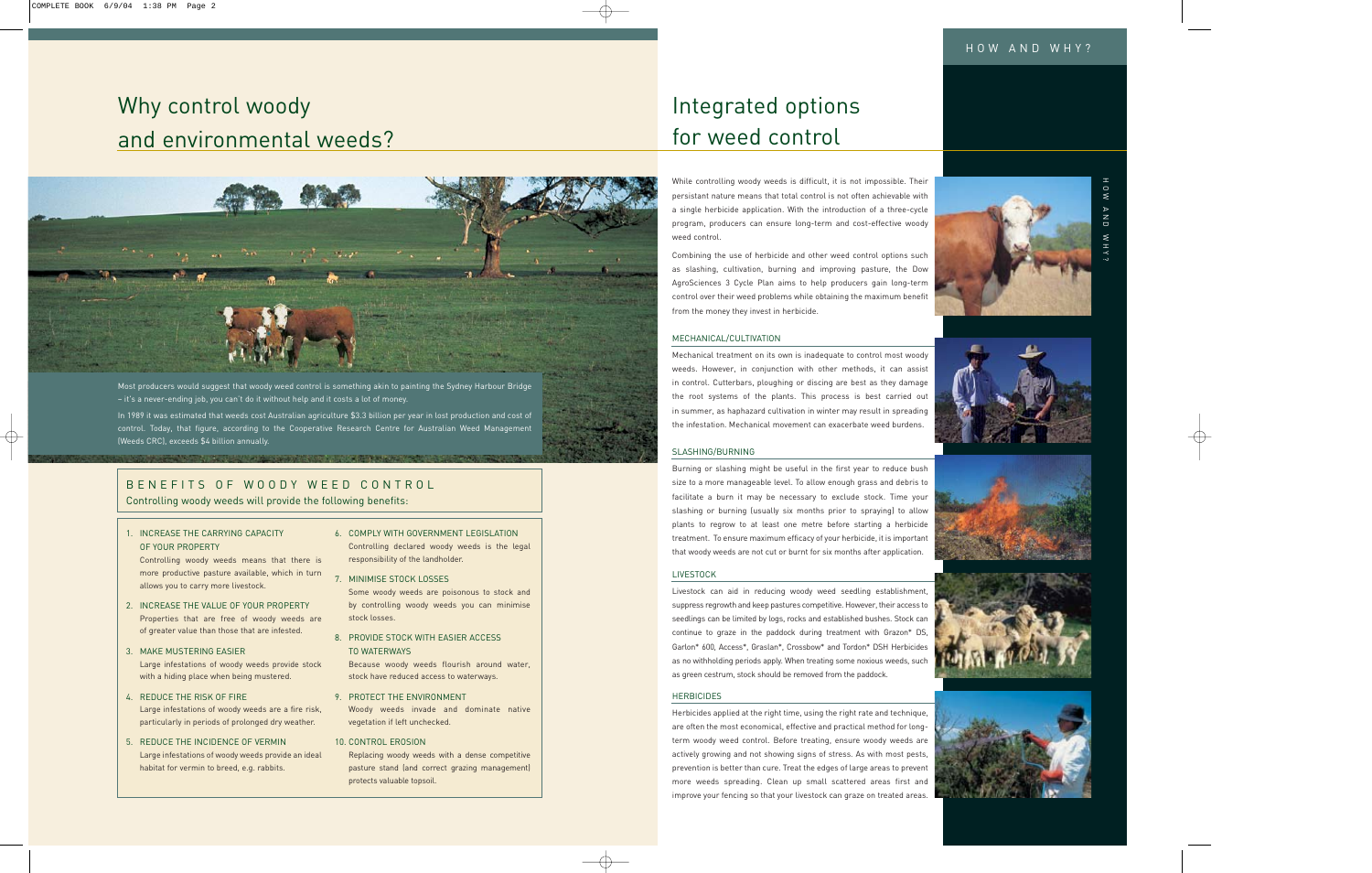### 3 CYCLE PLAN

### Strategic treatment program

Woody weeds are vigorous and hardy. Their persistant nature means it is essential to use a program-approach over three or more seasons to control them.

The Dow AgroSciences 3 Cycle Plan allows you to attack woody weeds in three cycles: Treat; Follow-up; and Check. Use the plan below to create your strategic program.

### THE 3 CYCLE PLAN



| <b>CYCLE 1 TREAT</b>                                                                | <b>PADDOCK NAME</b> | <b>TREATMENT USED</b> | <b>DATE TREATED</b> | FOLLOW-UP RECOMMENDATIONS |
|-------------------------------------------------------------------------------------|---------------------|-----------------------|---------------------|---------------------------|
| The aim is to reduce the weed<br>infestation to more manageable levels.             |                     |                       |                     |                           |
| It is critical that you allow funds for                                             |                     |                       |                     |                           |
| a follow-up treatment in the next cycle<br>or you may find regrowth will return and |                     |                       |                     |                           |
| if not treated your initial work could<br>be wasted.                                |                     |                       |                     |                           |
| Make sure spraying conditions are<br>right for treatment.                           |                     |                       |                     |                           |
|                                                                                     |                     |                       |                     |                           |

| <b>CYCLE 2 FOLLOW-UP</b>               |  |
|----------------------------------------|--|
| This is vital. The aim is to follow up |  |

what was treated in the previous cycle.

| After your initial knockdown of large  |  |  |  |  |  |  |  |  |  |  |
|----------------------------------------|--|--|--|--|--|--|--|--|--|--|
| infestations, areas that you could not |  |  |  |  |  |  |  |  |  |  |
| reach need follow-up. Make sure        |  |  |  |  |  |  |  |  |  |  |
| spraying conditions are right for      |  |  |  |  |  |  |  |  |  |  |
| treatment.                             |  |  |  |  |  |  |  |  |  |  |

| <b>PADDOCK NAME</b> | <b>TREATMENT USED</b> | <b>DATE TREATED</b> | FOLLOW-UP RECOMMENDATIONS |
|---------------------|-----------------------|---------------------|---------------------------|
|                     |                       |                     |                           |
|                     |                       |                     |                           |
|                     |                       |                     |                           |
|                     |                       |                     |                           |
|                     |                       |                     |                           |
|                     |                       |                     |                           |
|                     |                       |                     |                           |

| <b>CYCLE 3 CHECK</b>                                            | PADDOCK NAME | <b>TREATMENT USED</b> | <b>DATE TREATED</b> | FOLLOW-UP RECOMMENDATIONS |
|-----------------------------------------------------------------|--------------|-----------------------|---------------------|---------------------------|
| Continue to check over time to ensure<br>no seedlings get away. |              |                       |                     |                           |
| Ensure pasture forms an effective                               |              |                       |                     |                           |
| competitor to regrowth or seedlings.                            |              |                       |                     |                           |
|                                                                 |              |                       |                     |                           |
|                                                                 |              |                       |                     |                           |

Different weed species often require different treatment solutions. Use this Woody Weed Control Guide or consult your Dow AgroSciences woody weed specialist. Call 1800 700 096.

### THREE STEPS TO SUCCESS

1. DEFINE THE PROBLEM Draw a layout of your property and paddocks.

3 CYCLE PLAN

 $\circ$  $\mathbf{m}$ 

 $\circ$ 

- Locate and shade areas of infestation.
- 2. DEVELOP A PROGRAM Begin with the end in mind. Identify the weed species in each
	- paddock.
	- Determine the infestation density (scattered, medium, dense).
	- Detail the size of the infestation (acres/hectares).
	- Develop a financial plan to determine the resources you have to control the problem. Determine the priorities.
- 3. APPLY THE PROGRAM Use the 3 Cycle Plan to chart your success.



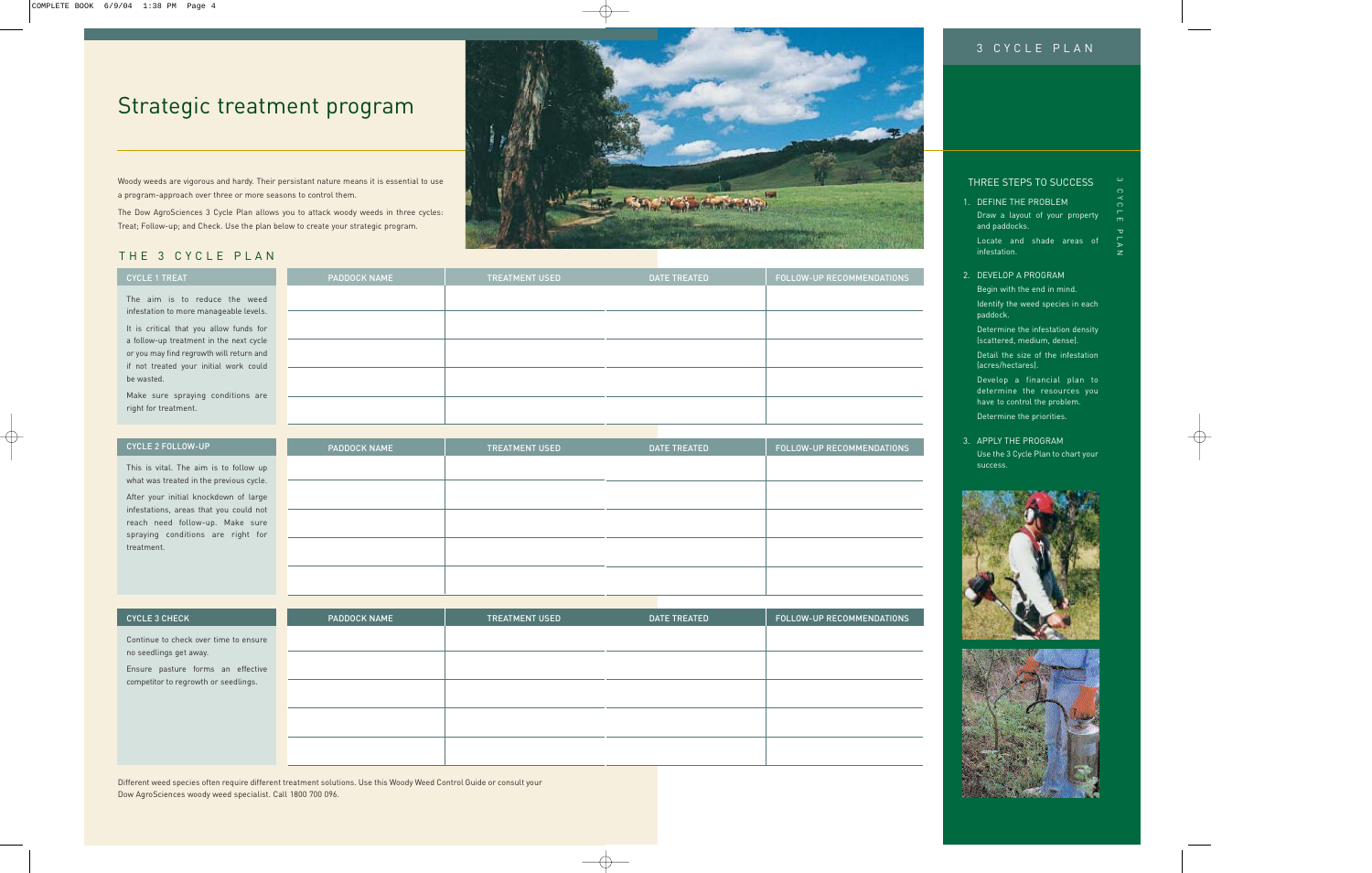### Which method of treatment should I use?

### **INTRODUCTION TO TREATMENT OPTIONS**

There are a number of different methods you can use to treat woody weeds. The option you choose will be determined by the size of the problem, the resources you have available and time constraints you are working within. Refer to the ready reference table control guide and product labels for correct application rates.



### **AERIAL SPRAYING APPLICATION (A)**

Spray with a calibrated aircraft using the full overlap herbicidemixture immediatelyafter the cutis made. This is opposite pass technique. Nozzle combination should not necessary because the plant can seal the cut quickly, thus Apply herbicide in not less than 200 L/ha water volume. be less than D8/45°.

Spraying in wind exceeding 10 km/h, temperatures above 30 °C or relative humidity below 50% is not recommended.

### **BASAL BARK APPLICATION (B)**

Use this method to treat saplings and regrowth less than recommended to use a No. 5–8 tip on your gun and 5 cm in basal diameter.

The herbicide is applied mixed with diesel to assist Ensure you treat the entire leaf area of the plant to the penetration through the bark. Weeds with thick corky point of run-off, with thorough coverage of the crown, bark cannot be treated successfully using this method.

Do not treat if the stems are wet or charred as this prevents the herbicide from penetrating through the bark.

of each stem from ground level to a height of 30 cm.

Some woody weeds can be treated when basal diameter is greater than 5 cm. Refer to the product label for details.

### **BRUSHCUTTER APPLICATION (C)**

The brushcutter takes the back-breaking effort out of the cut stump application method. It uses a high-powered tungsten-tipped cutting blade to remove the top growth as close to ground level as possible. A sprayer attachment delivers a dose of herbicide almost immediately to the cut surface.

### **CUT STUMP APPLICATION (D)**

Cut stump application is the preferred method for saplings that are too small to be stem injected.

Cut stems as close to the ground as practical, no higher than 10–15 cm from ground level. Thoroughly spray the barring the chemical from penetrating into the sapstream.

### **FOLIAR SPRAY APPLICATION (E)**

This method normally refers to high volume application using a hand gun to treat the foliage of the plant. It is calibrate your pump pressure to 700–1500 kPa.

runners and tips. A knapsack can be used to ensure that the full volume is delivered to the target plant.

#### **GRASLAN AERIAL APPLICATION**

Make sure you thoroughly treat the whole circumference  $\;$  Graslan is applied to areas greater than 100 ha during winter and spring, prior to the summer storms. A fixedwing aircraft is used to apply product in Queensland and a helicopter is used in the Northern Territory.

> Before Graslan can be applied, a Dow AgroSciences representative will conduct a paddock inspection to ensure suitable application rates are recommended for the weeds and soil type present. This will ensure Dow AgroSciences and government environmental guidelines are followed, as well as recording all details of the job. The area is recorded using GPS equipment. A contract is written and our application co-ordinator will arrange for Graslan to be applied at a time when the plane is next in the area. As this process can take some time to complete, it is essential to plan and organise an inspection early in the year.

### **GROUND BOOM SPRAY APPLICATION (F)**

For pasture weeds, sprayers should be calibrated to deliver a minimum of 100 L/ha of water with a droplet size of 150–350 microns. Use higher volumes of water in dense pastures to achieve better penetration and coverage. It is recommended that you use flat fan nozzles and spray pressures of 200–300 kPa with boom height set to ensure double overlap of nozzle pattern at the top of the weed canopy.

### **HAND APPLICATION (G)**

Apply granules/pellets to the soil prior to spring or summer rains. It is essential that the root area of the woody weed is evenly treated with the pellets or granules. Estimate the surface area (m $^{\rm 2}$ ) covered by the bush to a distance of 30 cm out from the dripline (see illustration G) then apply granules or pellets evenly over the whole area. With Tordon Granules for example, if the bush covers  $5 \text{ m}^2$  then apply five heaped metric tablespoons of the product over the area. (N.B. one heaped metric tablespoon weighs 45 g).

#### **STEM INJECTION APPLICATION (H)**

Make horizontal cuts with a narrow-bladed axe (5–7 cm wide) through the bark of the woody weed into the sapstream at waist height. Space these at 10–13 cm centres. Leave the axe in the cut and immediately (within three seconds) apply the herbicide down the axe blade, to ensure the full dose enters the sapstream. This is necessary because the plant can seal the cut quickly, thus barring the chemical penetrating into the sapstream.

Do not treat trees with poor sap flow, which occurs when plants are stressed. Where low branches are encountered place a cut immediately below the branch.

#### **NOTE: SPRAY DRIFT**

Spray only when there is no movement of air towards non-target, susceptible vegetation or waterways. Drift can be greatly reduced by using nozzles and spray pressures that produce a minimum proportion of small, drift-prone droplets – e.g. lower pressure, larger droplets and higher spray volume. Under ideal conditions, spraying can be carried out near susceptible non-target plants and waterways by separating them with a suitable size buffer area.

|                                                         | <b>TORDON DSH</b> |  |  |  |  |  |  |  |  |  |
|---------------------------------------------------------|-------------------|--|--|--|--|--|--|--|--|--|
| <b>HOW MANY CUTS PER STEM?</b>                          |                   |  |  |  |  |  |  |  |  |  |
| <b>BASAL DIAMETER / CLOSE SPACE</b><br><b>TREATMENT</b> |                   |  |  |  |  |  |  |  |  |  |
| $10 \text{ cm}$                                         | 3 cuts            |  |  |  |  |  |  |  |  |  |
| $20 \text{ cm}$                                         | 5 cuts            |  |  |  |  |  |  |  |  |  |
| 30 cm                                                   | 7 cuts            |  |  |  |  |  |  |  |  |  |
| 40 cm                                                   | 10 cuts           |  |  |  |  |  |  |  |  |  |
| $50 \text{ cm}$                                         | 12 cuts           |  |  |  |  |  |  |  |  |  |
| 60cm                                                    | 14 cuts           |  |  |  |  |  |  |  |  |  |

WHICH METHOD?

NETHOD

**WHICH** 

RATE: MIX ONE PART TORDON DSH WITH FOUR PARTS WATER

STEM INJECTION AT OR NEAR GROUND LEVEL IS RECOMMENDED IN THE FOLLOWING AREAS:



- 1. Where soil types and substrata structure prevent vigorous root growth – e.g. 'Traprock' country in SE Queensland and Tablelands of New England, NSW.
- 2. So called 'hard country' (general poor growing conditions).
- 3. Western poplar box areas.
- 4. Areas where rainfall is less than 500 mm per year.
- 5. Difficult to control species of Wattles and Eucalypts – e.g. Stringy Bark and sap bleeding types.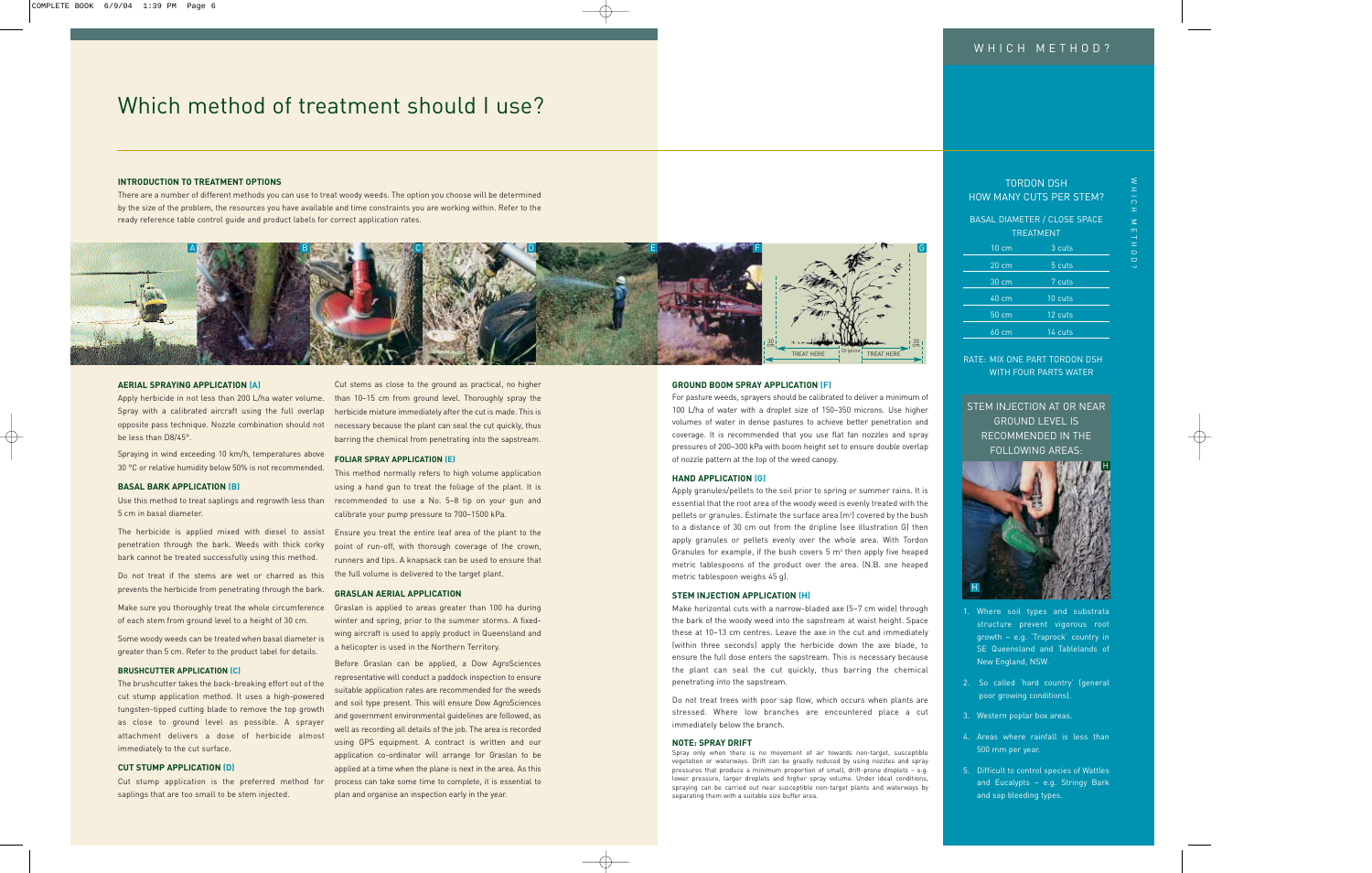✔ Best time to spray/treat

Can spray/treat if conditions are suitable

✘ Do not spray/treat

### When should I treat?

| <b>ACCESS HERBICIDE</b>         |                         |                         |                             |                            |          |                  |                    |                            |                  |                         |                         |                              |
|---------------------------------|-------------------------|-------------------------|-----------------------------|----------------------------|----------|------------------|--------------------|----------------------------|------------------|-------------------------|-------------------------|------------------------------|
| Weed                            | Sep                     | Oct                     | Nov                         | <b>Dec</b>                 | Jan      | Feb              | Mar                | Apr                        | May              | Jun                     | Jul                     | Aug                          |
| Deciduous plants                | G                       | V                       | V                           | V                          | V        | V                | V                  | V                          | ↩                | X                       | X                       | X                            |
| Non-deciduous plants            |                         | $\boldsymbol{V}$        | V                           | $\boldsymbol{\mathcal{U}}$ | V        | $\boldsymbol{V}$ | V                  |                            |                  | ✑                       | G                       |                              |
|                                 |                         |                         |                             |                            |          |                  |                    |                            |                  |                         |                         |                              |
| <b>CROSSBOW HERBICIDE</b>       |                         |                         |                             |                            |          |                  |                    |                            |                  |                         |                         |                              |
| Weed                            | Sep                     | Oct                     | Nov                         | <b>Dec</b>                 | Jan      | Feb              | Mar                | Apr                        | May              | Jun                     | Jul                     | Aug                          |
| Blackberry                      | X                       | X                       | ⇦                           | V                          | V        | V                | ⇦                  | Ģ                          | X                | X                       | X                       | X                            |
| Common bracken                  | X                       | X                       | X                           | Ģ                          | Ģ        | G                | $\boldsymbol{V}$   | $\overline{\mathbf{v}}$    | $\boldsymbol{V}$ | X                       | X                       | X                            |
| Sweet briar                     | X                       | Ģ                       | V                           |                            |          | X                | X                  | X                          | X                | X                       | X                       | X                            |
| Gorse                           | ᢙ                       | $\mathbb{Q}$            |                             |                            |          |                  | $\mathbf Q$        | $\overline{G}$             | $\overline{G}$   | $\mathbf Q$             | $\tilde{\mathbf{G}}$    |                              |
|                                 |                         |                         |                             |                            |          |                  |                    |                            |                  |                         |                         |                              |
| <b>GRASLAN HERBICIDE (REFER</b> |                         |                         | TO GRASLAN LABEL FOR WEEDS) |                            |          |                  |                    |                            |                  |                         |                         |                              |
|                                 | Sep                     | 0 <sub>ct</sub>         | Nov                         | Dec                        | Jan      | Feb              | Mar                | Apr                        | May              | Jun                     | Jul                     | Aug                          |
| Aerial Graslan                  |                         | V                       | Ģ                           | Ģ                          | X        | X                | X                  | V                          | V                | V                       | V                       |                              |
| <b>Hand Graslan</b>             |                         |                         |                             |                            | V        |                  | V                  | $\boldsymbol{\mathcal{U}}$ |                  |                         |                         |                              |
| <b>GRAZON DS HERBICIDE</b>      |                         |                         |                             |                            |          |                  |                    |                            |                  |                         |                         |                              |
|                                 |                         |                         |                             |                            |          |                  |                    |                            |                  |                         |                         |                              |
| Weed                            | Sep<br>X                | 0 <sub>ct</sub><br>X    | Nov<br>G                    | <b>Dec</b><br>Ģ            | Jan<br>V | Feb<br>V         | Mar<br>V           | Apr<br>Ģ                   | May<br>Ģ         | Jun<br>X                | Jul<br>X                | Aug<br>X                     |
| Blackberry                      | X                       |                         | V                           | $\boldsymbol{\mathcal{U}}$ |          | X                | X                  | $\overline{\textbf{x}}$    | X                | X                       | $\overline{\textbf{x}}$ | $\overline{\textbf{x}}$      |
| St John's wort                  |                         | Ģ                       |                             |                            | G        |                  |                    |                            |                  |                         |                         |                              |
| Sweet briar                     | X                       | Ģ                       | V                           | $\boldsymbol{V}$           | Ģ        | X                | X                  | X                          | X                | X                       | X                       | $\overline{\textbf{x}}$<br>٦ |
| Gorse                           | Э                       | $\mathbf Q$             | V                           |                            |          | V                | G                  | $\widetilde{\mathbf{G}}$   | Ģ                | ٦                       | $\overline{\mathbb{Q}}$ |                              |
| Lantana/Associated weeds        | $\overline{\textbf{x}}$ | $\overline{\textbf{x}}$ | X                           | Ģ                          | Ģ        | $\boldsymbol{V}$ | V                  | V                          | $\overline{G}$   | $\overline{\textbf{x}}$ | $\overline{\textbf{x}}$ | $\overline{\textbf{x}}$      |
| Rubber vine                     | X                       | X                       | $\overline{\mathbf{x}}$     | $\overline{\textbf{x}}$    | Ģ        | V                | V                  | V                          | Ģ                | $\overline{\mathbf{x}}$ | $\overline{\textbf{x}}$ | $\overline{\textbf{x}}$      |
| Eucalypt regrowth/Wattle        | X                       | X                       | $\overline{G}$              | لين                        |          |                  | $\boldsymbol{\nu}$ |                            | G                | $\overline{\textbf{x}}$ | $\overline{\textbf{x}}$ | $\overline{\textbf{x}}$      |
|                                 |                         |                         |                             |                            |          |                  |                    |                            |                  |                         |                         |                              |
| STARANE* 200 HERBICIDE          |                         |                         |                             |                            |          |                  |                    |                            |                  |                         |                         |                              |

| Weed            | Sep | 0ct | Nov | Dec | Jan | Feb | Mar | Apr | May | Jun | Jul | Aug |
|-----------------|-----|-----|-----|-----|-----|-----|-----|-----|-----|-----|-----|-----|
| Lantana         |     |     |     | Ø   |     | V   |     |     |     |     |     |     |
| Prickly acacia  |     |     |     |     |     | V   |     |     |     |     |     |     |
| Wattle regrowth |     |     |     |     |     | v   |     |     |     |     |     |     |

| 'TORDON* GRANULES |     |                    |              |     |           |                  |     |                    |     |     |     |                           |
|-------------------|-----|--------------------|--------------|-----|-----------|------------------|-----|--------------------|-----|-----|-----|---------------------------|
| Weed              | Sep | Oct                | <b>Nov</b>   | Dec | Jan       | <b>Feb</b>       | Mar | Apr                | May | Jun | Jul | Aug                       |
| Sweet briar       |     | V                  |              |     | IV.       |                  | X   |                    |     |     |     | X                         |
| Blackberry        |     | $\boldsymbol{V}$   | $\bullet$    | v   | M         | V                | Х   |                    |     |     |     | $\boldsymbol{\mathsf{x}}$ |
| African boxthorn  |     | $\boldsymbol{\nu}$ | $\mathbf{v}$ | v   | v         | V                | Ж   |                    |     |     |     | V                         |
| Limebush          |     | v                  | $\mathbf{v}$ | V   | v         | V                | X   |                    |     |     |     |                           |
| Eucalypt regrowth |     |                    |              | v   |           | $\boldsymbol{V}$ | v   | $\boldsymbol{\nu}$ | Ø   |     | Ø   | $\boldsymbol{\nu}$        |
| Ragwort           |     | v                  | a z          | Ø   | $\bullet$ | $\sqrt{2}$       | Х   |                    |     |     |     | $\boldsymbol{\nu}$        |

### CRITICAL COMMENTS

Spraying must only be carried out when plants are in full leaf and flowering, which should begin 6–8 weeks after substantial rainfall.

### KEY

### USING THE RIGHT SPRAY VOLUME IS VITAL

Using the right spray volume is essential to ensure acceptable control. Applying too much is wasteful, and applying too little can mean having to go back to re-treat large amounts of regrowth. Always read the label for the application rate and critical comments.

Use the calibration charts below as a guide to the correct foliar spray volume you should be applying to a woody weed.

### CALIBRATION CHART FOR HIGH VOLUME FOLIAR SPRAY TREATMENT OF WOODY WEEDS WITH A HAND GUN

Recommended volume for dome-shaped weeds such as blackberry, gorse and lantana.

### What spray volume should I use?

### CALIBRATION CHART FOR CYLINDRICAL/CONE-SHAPED WEEDS

Recommended volume for cylindrical/cone-shaped weeds such as sweet briar.

|                                                    | <b>HEIGHT OF BUSH (metres)</b> |                       |                |  |  |  |
|----------------------------------------------------|--------------------------------|-----------------------|----------------|--|--|--|
|                                                    | 1 <sub>m</sub>                 | 2 <sub>m</sub>        | 3 <sub>m</sub> |  |  |  |
| <b>BUSH DIAMETER</b>                               |                                | SPRAY VOLUME PER BUSH |                |  |  |  |
| (metres)                                           |                                | (litres or mL*)       |                |  |  |  |
| 1.0                                                | 240                            | 470                   | 710            |  |  |  |
| 2.0                                                | 940                            | 1.9                   | 2.8            |  |  |  |
| 3.0                                                | 2.1                            | 4.2                   | 6.4            |  |  |  |
| 4.0                                                | 3.8                            | 7.5                   | 11.3           |  |  |  |
| EQUIVALENT WATER RATE<br>(litres/infested hectare) | 3000                           | 6000                  | 9000           |  |  |  |

\* Spray volumes less than one litre are shown in mL.

|                                                    | <b>HEIGHT OF BUSH (metres)</b> |                       |                |  |  |  |
|----------------------------------------------------|--------------------------------|-----------------------|----------------|--|--|--|
|                                                    | 1 <sub>m</sub>                 | 2 <sub>m</sub>        | 3 <sub>m</sub> |  |  |  |
| <b>BUSH DIAMETER</b>                               |                                | SPRAY VOLUME PER BUSH |                |  |  |  |
| (metres)                                           |                                | (litres)              |                |  |  |  |
| 3.0                                                | 1.8                            | 2.8                   | 4.2            |  |  |  |
| 4.0                                                | 3.2                            | 5.0                   | 7.5            |  |  |  |
| 5.0                                                | 4.9                            | 7.9                   | 11.8           |  |  |  |
| 6.0                                                | 7.1                            | 11.3                  | 17.0           |  |  |  |
| 7.0                                                | 9.7                            | 15.4                  | 23.1           |  |  |  |
| 8.0                                                | 12.6                           | 20.1                  | 30.1           |  |  |  |
| EQUIVALENT WATER RATE<br>(litres/infested hectare) | 2500                           | 4000                  | 6000           |  |  |  |
|                                                    |                                |                       |                |  |  |  |







### ADJUVANTS

Grazon DS, Garlon 600 and Starane 200 formulations already contain surfactants. The use of additional surfactants is not recommended except in specific situations as detailed on the label.

### RAINFASTNESS

Grazon DS, Garlon 600 and Starane 200 are rainfast. Foliar application should be stopped if rain is likely within one hour or if foliage is wet. Crossbow is relatively rainfast, foliar application should be stopped if rain is likely within four hours.

### GUIDELINE TO CALIBRATION Use the right spray nozzle (see chart)

| Spray volume Nozzle Diameter Output Pressure<br>(L/ha) |                | [mm] | L/min | (kPal |
|--------------------------------------------------------|----------------|------|-------|-------|
| 1000-2000                                              | D4             | 1.6  | 25    | 400   |
| 1500-3000                                              | D <sub>5</sub> | 20   | 38    | 500   |
| 2000-4000                                              | D6             | 24   | 5.5   | 600   |
| 3000-6000                                              | D7             | 28   | 78    | 700   |
| 4000-8000                                              | D8             | 32   | 8.6   | 800   |

### NOZZLES AND PRESSURES FOR DIFFERENT SPRAY VOLUMES

To check you are spraying at the right application rate, mark out an area of dense weeds five metres by two metres (10 m²). A spray volume of  $1 L$  over  $10 m^2$  corresponds to 1000 L/ha. If you applied 2.3 L that would be equivalent to 2300 L/ha.

Then use a flow meter or time how long it takes you to spray the area. Then with the gun on the same setting spay into a 20 L container for the same time and measure the amount of spray liquid. Do this several times until you get a feel for the correct application rate.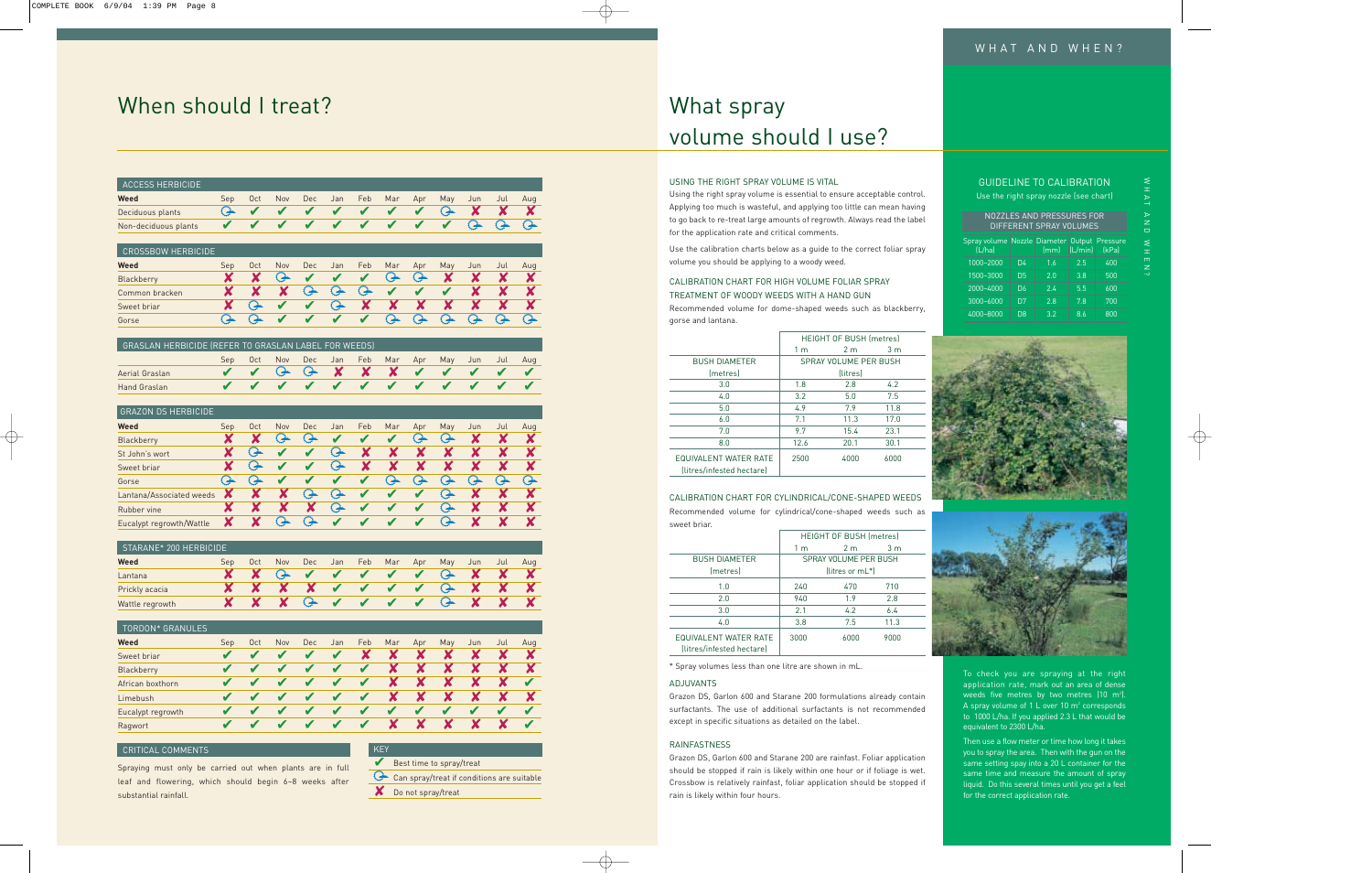### CORRECT IDENTIFICATION

Correct identification of the woody weeds needs to be made **before** consulting recommendations for control. Contact your local Dow AgroSciences representative or government authority for assistance.

### GROWTH HABIT

In addition to identification of the weed species, the growth habit of the weed is paramount to the application technique and product chosen for its control. The growth habit will limit the choices of product and the application techniques applicable.

#### For example…

A eucalypt stem one metre tall could be:

- A seedling in its first year of growth. Such a plant when actively growing has few reserves and can be readily controlled by foliage spraying.
- A tree 10 years old grazed-off, dozed-off, slashed, fired, sprayed-off or in some way defoliated two or three times in that decade, since germination.

### Woody weed identification and growth habit

Though it may only have sparse foliage, it could well have a large lignotuber below the ground, full of food reserves and buds capable of regrowth when the top is again removed. If this is the growth form you confront, then foliage spraying will usually be unsatisfactory. In essence, you need to treat to prevent the secondary buds in the lignotuber from regrowing. Cut stump treatment or stem injection around the base of the original tree are the preferred application techniques.

### This example should illustrate that woody weed control is not a straightforward matter.

Sometimes it is desirable to allow the woody weed to grow larger to enable better and more cost-effective control.



The following diagrams illustrate some of the most common situations that will be encountered and explain the problems and solutions for each.

Refer to product label to ensure the species identified is registered and the correct rate, timing and critical comments are followed.

### SEEDLING WOODY OR PERENNIAL WEED WITH SMALL ROOT SYSTEMS AND SIMPLE STEMS





∩

◁



### NOXIOUS WOODY WEEDS



GREEN CESTRUM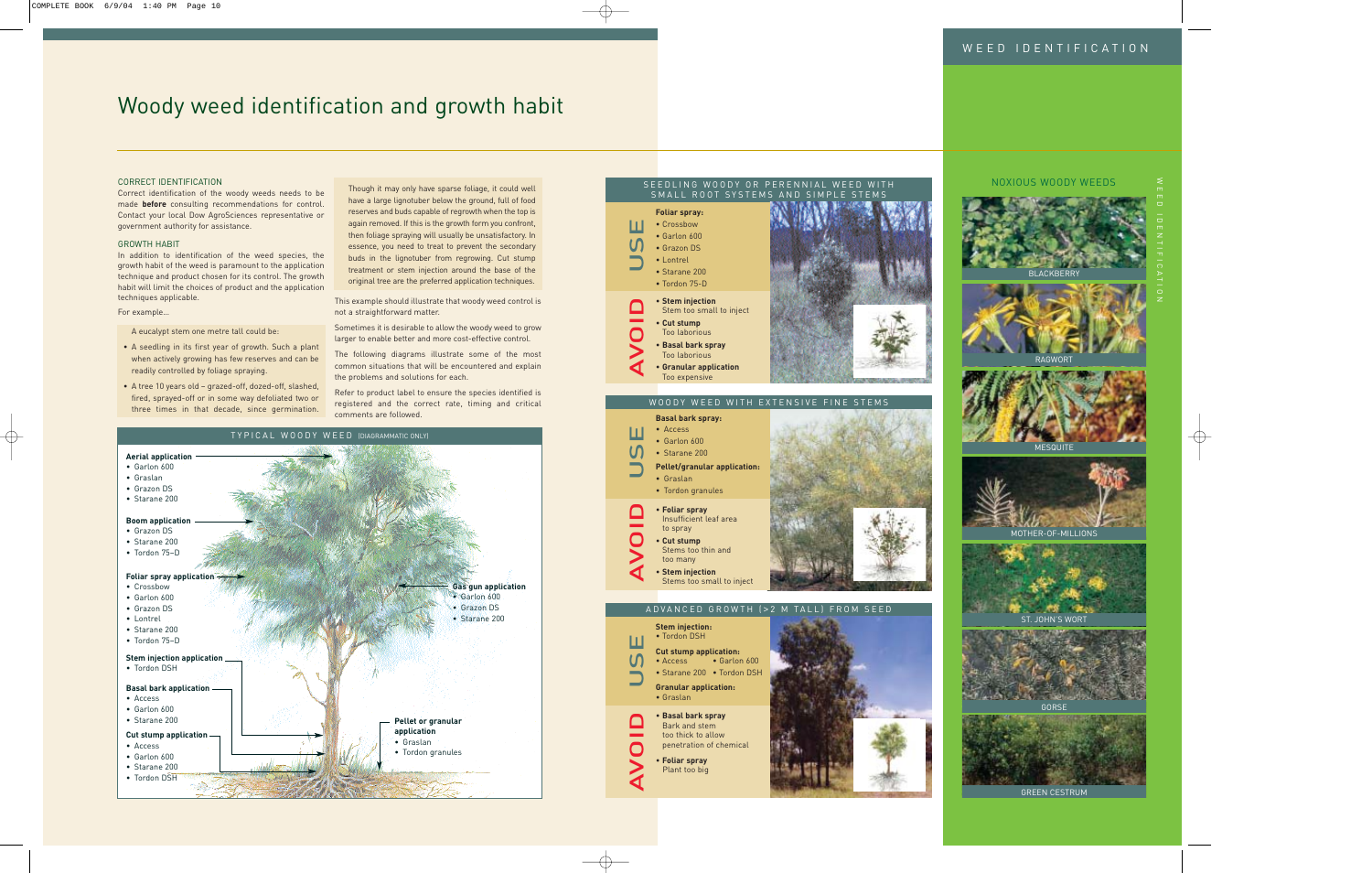| <b>Woody weed</b>            | <b>State</b>      | <b>Method of application</b>   | <b>Product - Note:</b><br>Preferred option<br>in bold letters. | Rate - Consult label for details of<br>growth stage and use, especially<br>where range of rates are given. |
|------------------------------|-------------------|--------------------------------|----------------------------------------------------------------|------------------------------------------------------------------------------------------------------------|
| AFRICAN BOXTHORN             | All               | Basal bark and Cut stump       | GARLON 600                                                     | 1:30 with diesel distillate                                                                                |
| Lycium ferocissimum          |                   | Basal bark and Cut stump       | <b>ACCESS</b>                                                  | 1:60 with diesel distillate                                                                                |
|                              | Tas               | Foliar spray                   | GARLON 600                                                     | 170 mL/100 L of water                                                                                      |
|                              | All               | Foliar spray                   | <b>GRAZON DS</b>                                               | 500 mL/100 L of water                                                                                      |
|                              | Qld, NSW, Vic, WA | Foliar spray                   | TORDON 75-D                                                    | 1300 mL/100 L of water                                                                                     |
|                              | Qld, NSW, NT      | Granule application - Hand     | GRASLAN                                                        | 2.0 g/m <sup>2</sup> (20 kg/ha)                                                                            |
|                              | Vic, Qld, SA, WA  | Granule application - Hand     | TORDON GRANULES                                                | 35 to 45 $q/m^2$                                                                                           |
| ANGOPHORA REGROWTH           | All               | Basal bark and Cut stump       | <b>ACCESS</b>                                                  | 1:60 with diesel distillate                                                                                |
| Angophora spp.               |                   | Cut stump                      | TORDON DSH                                                     | $1:20$ with water + surfactant                                                                             |
|                              |                   | Foliar spray                   | GARLON 600                                                     | 400 or 560 mL/100 L of water                                                                               |
|                              |                   | Foliar spray                   | <b>GRAZON DS</b>                                               | 350 mL/100 L of water                                                                                      |
|                              |                   |                                | <b>TORDON DSH</b>                                              | 1:4 with water                                                                                             |
|                              |                   | Stem injection                 |                                                                |                                                                                                            |
| <b>AUSTRALIAN BLACKTHORN</b> | All               | Basal bark and Cut stump       | GARLON 600                                                     | 1:60 with diesel distillate                                                                                |
| Bursaria spinosa             |                   | Basal bark and Cut stump       | <b>ACCESS</b>                                                  | 1:60 with diesel distillate                                                                                |
|                              |                   | Foliar spray                   | <b>GRAZON DS</b>                                               | 500 mL/100 L of water                                                                                      |
| <b>BANKSIA</b>               | All               | Foliar spray                   | GARLON 600                                                     | 400 or 560 mL/100 L of water                                                                               |
| Banksia spp.                 |                   | Foliar spray                   | <b>GRAZON DS</b>                                               | 350 mL/100 L of water                                                                                      |
| <b>BATHURST BURR</b>         | Qld, NT, NSW, WA  | Foliar spray                   | <b>STARANE 200</b>                                             | 75 mL/100 L of water                                                                                       |
| Xanthium spinosum            | Qld, NSW          | Boom application               | TORDON 75-D                                                    | 1 L/ha                                                                                                     |
| <b>BELAH</b>                 | Qld               | Granule application - Hand     | <b>GRASLAN</b>                                                 | $1.5$ g/m <sup>2</sup> (15 kg/ha)                                                                          |
| Casuarina pauper             |                   |                                |                                                                |                                                                                                            |
| <b>BELLYACHE BUSH</b>        | Qld, NSW, WA      | Foliar spray                   | <b>STARANE 200</b>                                             | 500 mL/100 L of water                                                                                      |
| Jatropha gossypiifolia       |                   |                                |                                                                |                                                                                                            |
| <b>BIDDY BUSH</b>            | ACT, NSW          | Foliar spray                   | <b>GRAZON DS</b>                                               | 500 mL/100 L of water                                                                                      |
| Cassinia arcuata             | Vic               | Foliar spray                   | TORDON 75-D                                                    | 650 mL/100 L of water                                                                                      |
| <b>BITTER BARK</b>           | Qld, NSW          | Basal bark and Cut stump       | GARLON 600                                                     | 1:60 with diesel distillate                                                                                |
| Alstonia constricta          | All               | Basal bark and Cut stump       | <b>ACCESS</b>                                                  | 1:60 with diesel distillate                                                                                |
|                              | Qld               | Blanket wiper                  | <b>GRAZON DS</b>                                               | 1:4 with water                                                                                             |
| <b>BLACKBERRY</b>            | All except NT     | Foliar spray                   | <b>GRAZON DS</b>                                               | 350 or 500 mL/100 L of water                                                                               |
| Rubus fruticosus             | All               | Foliar spray                   | CROSSBOW                                                       | 30 g Part A + 150 mL Part B + surfactant                                                                   |
|                              | All               | Foliar spray                   | GARLON 600                                                     | 170 mL/100 L of water                                                                                      |
|                              | Vic               |                                | TORDON 75-D                                                    | 1300 mL/100 L of water                                                                                     |
|                              |                   | Foliar spray                   |                                                                |                                                                                                            |
|                              | All except NT     | Foliar spray                   | TORDON DSH                                                     | 500 mL/100 L of water + adjuvant                                                                           |
|                              | NSW, Qld, SA,     | Aerial spray                   | <b>GRAZON DS</b>                                               | 10 L/ha (apply in 200 L water/ha)                                                                          |
|                              | Vic, WA           |                                |                                                                |                                                                                                            |
|                              | NSW, SA, Tas,     | Aerial (helicopter only)       | GARLON 600                                                     | 4.8 L/ha (apply in 200 L water/ha)                                                                         |
|                              | Vic, WA           |                                |                                                                |                                                                                                            |
|                              | Qld               | Aerial (helicopter or fixed)   | GARLON 600                                                     | 4.8 L/ha (apply in 200 L water/ha)                                                                         |
|                              | All               | Controlled droplet application | GARLON 600                                                     | 170 mL/1 L of water                                                                                        |
|                              | All except NT     | Controlled droplet application | <b>GRAZON DS</b>                                               | Apply undiluted                                                                                            |
|                              | Vic, Qld, NSW,    | Granule application - Hand     | TORDON GRANULES                                                | 35 to 45 g/m <sup>2</sup>                                                                                  |
|                              | SA, WA            |                                |                                                                |                                                                                                            |
|                              | All               | Gas gun application            | GARLON 600                                                     | 280 mL/10 L of water                                                                                       |
|                              | ACT, NSW, Qld,    | Gas gun application            | <b>GRAZON DS</b>                                               | 335 mL/10 L of water                                                                                       |
|                              | SA, Tas, WA       |                                |                                                                |                                                                                                            |
| <b>BLUE BILLYGOAT WEED</b>   | Qld, WA           | Boom application               | <b>STARANE 200</b>                                             | 1.5 L/ha + 1 L/ha Uptake                                                                                   |
| (Blue top)                   |                   |                                |                                                                |                                                                                                            |
| Ageratum houstonianum        |                   |                                |                                                                |                                                                                                            |
| <b>BLUE HELIOTROPE</b>       | Qld. NSW          | Foliar spray                   | TORDON 75-D                                                    | 1000 mL/100 L of water                                                                                     |
| Heliotropium amplexicaule    |                   | Foliar spray                   | <b>GRAZON DS</b>                                               | 500 mL/100 L of water                                                                                      |
|                              |                   | Foliar spray                   | STARANE 200                                                    | 1000 mL/100 L of water                                                                                     |
|                              |                   |                                |                                                                |                                                                                                            |
|                              | <b>NSW</b>        | Granule application - Hand     | GRASLAN                                                        | $0.5$ g/m <sup>2</sup> (5 kg/ha)                                                                           |
| <b>BONESEED</b> (Bitou Bush) | Qld, NSW, Vic,    | Foliar spray                   | <b>TORDON 75-D</b>                                             | 650 mL/100 L of water                                                                                      |
| Chrysanthemoides monilifera  | SA, WA            |                                |                                                                |                                                                                                            |
| ssp. monilifera              |                   |                                |                                                                |                                                                                                            |
| <b>BRACKEN FERN</b>          | All               | Foliar spray                   | <b>CROSSBOW</b>                                                | 30 g Part A + 150 mL Part B + surfactant                                                                   |
| Pteridium esculentum         |                   |                                |                                                                |                                                                                                            |
| <b>BRIGALOW REGROWTH</b>     | Qld               | Aerial application             | <b>GRASLAN</b>                                                 | Determined by Dow AgroSciences                                                                             |
| Acacia harpophylla           |                   |                                |                                                                | representative on inspection                                                                               |
|                              |                   |                                |                                                                |                                                                                                            |

## Woody weed identification and growth habit

|              |                                                                                                                                                                                | EUCALYPT OR PAPER BARK TEA-TREE REGROWTH FROM LIGNOTUBER                                                                                                                                                                   |
|--------------|--------------------------------------------------------------------------------------------------------------------------------------------------------------------------------|----------------------------------------------------------------------------------------------------------------------------------------------------------------------------------------------------------------------------|
| <b>JSE</b>   | <b>Cut stump application:</b><br>• Garlon 600<br>• Access<br>• Tordon DSH<br><b>Basal bark spray:</b><br>• Garlon 600<br>• Access<br><b>Granular application with Graslan</b>  |                                                                                                                                                                                                                            |
| <b>AVOID</b> | • Stem injection<br>Stem too thin to inject<br>• Foliar spray<br>Insufficient leaf cover                                                                                       | It is essential to destroy the lignotuber as<br>it enables repeated regeneration following<br>defoliation of the stem. This can be the most<br>difficult situation to control and some plants<br>may require re-treatment. |
|              |                                                                                                                                                                                | STANDING TIMBER SINGLE OR MULTI-STEMMED                                                                                                                                                                                    |
| <b>USE</b>   | <b>Stem injection:</b><br>• Tordon DSH<br><b>Cut stump application:</b><br>• Access<br>• Garlon 600<br>• Tordon DSH                                                            |                                                                                                                                                                                                                            |
| <b>AVOID</b> | • Foliar spray. Not cost effective<br>• Granular application<br>Ineffective, plant too big<br>• Basal bark spray. Bark and<br>stem, too thick to allow<br>chemical penetration |                                                                                                                                                                                                                            |
|              |                                                                                                                                                                                | REGROWTH FOLLOWING MECHANICAL CLEARING OR POOR CUT STUMP TREATMENT                                                                                                                                                         |
| <b>USE</b>   | <b>Stem injection:</b><br>• Tordon DSH<br><b>Basal bark spray:</b><br>• Access<br>• Garlon 600                                                                                 |                                                                                                                                                                                                                            |
| <b>NOI</b>   | • Cut stump<br>Stems too small<br>• Foliar spray<br>Insufficient leaf area<br>to control root system                                                                           |                                                                                                                                                                                                                            |
|              |                                                                                                                                                                                | BRIGALOW REGROWTH OR ROOT SUCKERING PLANT UP TO 3 M TALL                                                                                                                                                                   |
| USE          | <b>Granular application:</b><br>• Graslan                                                                                                                                      |                                                                                                                                                                                                                            |
| <b>AVOID</b> | • Cut stump,<br>Too laborious<br>• Basal bark spray,<br><b>Too laborious</b><br>• Foliar spray,<br>Too laborious                                                               |                                                                                                                                                                                                                            |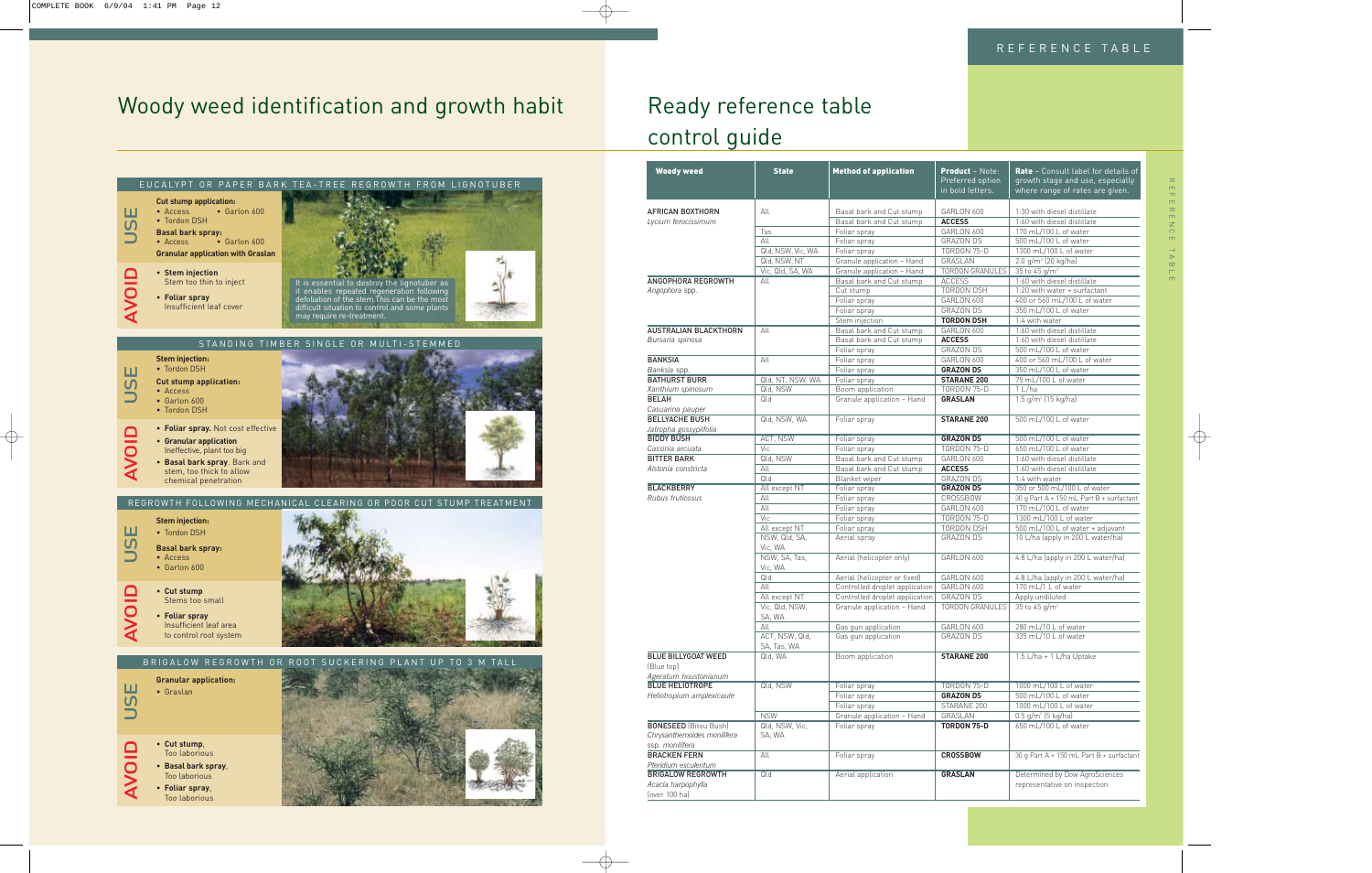| <b>Woody weed</b>                                  | <b>State</b>             | <b>Method of application</b>                         | <b>Product - Note:</b><br>Preferred option<br>in bold letters. | <b>Rate</b> - Consult label for details of<br>growth stage and use, especially<br>where range of rates are given. |
|----------------------------------------------------|--------------------------|------------------------------------------------------|----------------------------------------------------------------|-------------------------------------------------------------------------------------------------------------------|
| <b>COMMON SENSITIVE PLANT</b>                      | Qld, WA                  | Boom application                                     | STARANE 200                                                    | 1.5 L/ha + 1 L/ha Uptake                                                                                          |
| Mimosa pudica                                      | Qld, WA, NT              | Foliar spray                                         | <b>GRAZON DS</b>                                               | 200 mL/100 L of water + surfactant                                                                                |
|                                                    | Qld, WA                  | Foliar spray                                         | <b>STARANE 200</b>                                             | 500 mL/100 L of water + Uptake                                                                                    |
| <b>CORKWOOD WATTLE</b>                             | All                      | Basal bark                                           | <b>ACCESS</b>                                                  | 1:60 with diesel distillate                                                                                       |
| Acacia bidwillii                                   |                          |                                                      |                                                                |                                                                                                                   |
| <b>CORYMBIA</b>                                    | All                      | Basal bark and Cut stump                             | <b>ACCESS</b>                                                  | 1:60 with diesel distillate                                                                                       |
| Corymbia spp.                                      |                          | Cut stump                                            | TORDON DSH                                                     | 1:20 with water + surfactant                                                                                      |
|                                                    |                          | Stem injection                                       | <b>TORDON DSH</b>                                              | 1:4 with water                                                                                                    |
| <b>CREEPING LANTANA</b>                            | All                      | Foliar spray                                         | <b>GRAZON DS</b>                                               | 350 or 500 mL/100 L of water                                                                                      |
| Lantana montevidensis                              | Qld, NSW                 | Foliar spray                                         | <b>STARANE 200</b>                                             | 500 mL/100 L of water                                                                                             |
| <b>CROFTON WEED</b>                                | Qld, NSW, NT             | Aerial (helicopter only)                             | <b>GRAZON DS</b>                                               | 1.5 L + 7.5 L 2,4-D amine (500 g/L)                                                                               |
| Ageratina adenophora                               | Qld, NSW, ACT            | Foliar spray                                         | <b>GRAZON DS</b>                                               | 350 mL/100 L of water                                                                                             |
|                                                    | Qld, NSW                 | Foliar spray                                         | STARANE 200                                                    | 500 mL/100 L of water                                                                                             |
|                                                    | Qld, NSW, Vic.<br>SA, WA | Foliar spray                                         | TORDON 75-D                                                    | 650 mL/100 L of water                                                                                             |
|                                                    | Qld, NSW, ACT            | Gas gun application                                  | <b>GRAZON DS</b>                                               | 500 mL/10 L of water                                                                                              |
| <b>CURRANT BUSH</b><br>Carissa ovata               | Qld, NSW                 | Granule application - Hand                           | <b>GRASLAN</b>                                                 | $1.5$ g/m <sup>2</sup> (15 kg/ha)                                                                                 |
| <b>DAWSON GUM (Blackbutt)</b>                      | Qld                      | Basal bark and Cut stump                             | GARLON 600                                                     | 1:30 with diesel distillate                                                                                       |
| Eucalyptus cambageana                              |                          | Granule application - Hand                           | <b>GRASLAN</b>                                                 | $1$ g/m <sup>2</sup> (10 kg/ha)                                                                                   |
| <b>DEVIL'S FIG</b><br>Solanum torvum               | Qld, NSW, Vic,<br>SA, WA | Foliar spray                                         | <b>TORDON 75-D</b>                                             | 650 mL/100 L of water                                                                                             |
| <b>DOCKS</b>                                       | All except NT            | Controlled droplet application                       | <b>GRAZON DS</b>                                               | Apply undiluted                                                                                                   |
| Rumex spp.                                         |                          | Foliar spray                                         | <b>GRAZON DS</b>                                               | 350 or 500 mL/100 L of water                                                                                      |
|                                                    | Qld, NSW                 | Foliar spray                                         | <b>STARANE 200</b>                                             | 500 mL/100 L of water                                                                                             |
|                                                    | Qld, NSW, Vic,<br>SA, WA | Foliar spray                                         | TORDON 75-D                                                    | 75 or 150 mL/100 L of water                                                                                       |
| <b>EASTERN COTTON BUSH</b><br>Maireana Microphylla | NSW, Qld                 | Foliar spray                                         | <b>GRAZON DS</b>                                               | 500 mL/100 L of water + Uptake                                                                                    |
| ELLANGOWAN POISON BUSH<br>Eremophila deserti       | All                      | Basal bark and Cut stump                             | <b>ACCESS</b>                                                  | 1:60 with diesel distillate                                                                                       |
| <b>ENGLISH IVY</b>                                 | Vic                      | Foliar spray                                         | GARLON 600                                                     | 1 L+1 L glyphosate                                                                                                |
| Hedera helix                                       |                          |                                                      |                                                                | (360 g/L)/100 L of water                                                                                          |
| <b>EUCALYPT REGROWTH</b>                           | SNSW, Vic, Tas           | Foliar spray                                         | <b>GRAZON DS</b>                                               | 500 mL/100 L of water + surfactant                                                                                |
| Eucalyptus spp.                                    | NNSW, Qld, NT            | Foliar spray                                         | <b>GRAZON DS</b>                                               | 350 mL/100 L of water + surfactant                                                                                |
|                                                    | Qld, SA, WA, NT          | Foliar spray                                         | GARLON 600                                                     | 400 mL/100 L of water                                                                                             |
|                                                    | NSW, Tas, Vic            | Foliar spray                                         | GARLON 600                                                     | 560 mL/100 L of water                                                                                             |
|                                                    | Qld, NSW, Vic,<br>SA, WA | Foliar spray                                         | TORDON 75-D                                                    | 650 mL/100 L of water                                                                                             |
|                                                    | All                      | Basal bark and Cut stump                             | GARLON 600                                                     | 1:60 or 1:30 with diesel distillate                                                                               |
|                                                    |                          | Basal bark and Cut stump                             | <b>ACCESS</b>                                                  | 1:60 with diesel distillate                                                                                       |
|                                                    |                          | Cut stump                                            | TORDON DSH                                                     | 1:20 in water + surfactant                                                                                        |
|                                                    | Qld, NSW, Vic,<br>SA, WA | Cut stump                                            | TORDON 75-D                                                    | 500 mL/10 L of water                                                                                              |
|                                                    | All                      | Gas gun application                                  | GARLON 600                                                     | 400 mL/10 L of water                                                                                              |
|                                                    |                          | Gas gun application                                  | <b>GRAZON DS</b>                                               | 335 mL/10 L of water                                                                                              |
|                                                    | Qld, NT                  | Granule application - Hand                           | GRASLAN                                                        | Check label for species controlled                                                                                |
|                                                    | Qld, NSW, Vic,<br>SA, WA | Granule application - Hand                           | TORDON GRANULES                                                | 35 to 45 g/m <sup>2</sup>                                                                                         |
|                                                    | All                      | Stem injection                                       | <b>TORDON DSH</b>                                              | 1:4 in water                                                                                                      |
| FALSE SANDALWOOD                                   | Qld, NSW                 | Granule application - Hand                           | GRASLAN                                                        | $2.0$ g/m <sup>2</sup> (20 kg/ha) - suppression                                                                   |
| Eremophila mitchellii                              | All                      | Basal bark and Cut stump<br>Basal bark and Cut stump | <b>ACCESS</b><br>GARLON 600                                    | 1:60 with diesel distillate<br>1:60 with diesel distillate                                                        |
| <b>FENNEL</b>                                      | Tas                      | Foliar spray                                         | GARLON 600                                                     | 170 mL/100 L of water                                                                                             |
| Foeniculum vulgare                                 |                          |                                                      |                                                                |                                                                                                                   |

| <b>Woody weed</b>                      | <b>State</b>         | <b>Method of application</b>                         | <b>Product - Note:</b><br>Preferred option<br>in bold letters. | Rate - Consult label for details of<br>growth stage and use, especially<br>where range of rates are given. |
|----------------------------------------|----------------------|------------------------------------------------------|----------------------------------------------------------------|------------------------------------------------------------------------------------------------------------|
| <b>BRIGALOW REGROWTH</b>               | All                  | Basal bark and Cut stump                             | <b>ACCESS</b>                                                  | 1:60 with diesel distillate                                                                                |
| Acacia harpophylla                     | Qld, NSW             | Granule application - Hand                           | <b>GRASLAN</b>                                                 | $1.5$ g/m <sup>2</sup> (15 kg/ha)                                                                          |
| funder 100 hal                         |                      | Foliar spray                                         | GARLON 600                                                     | 170 mL/100 L of water                                                                                      |
|                                        |                      | Foliar spray                                         | <b>GRAZON DS</b>                                               | 350 or 500 mL/100 L of water                                                                               |
|                                        |                      | Foliar spray                                         | STARANE 200                                                    | 500 or 1000 mL/100 L of water                                                                              |
| <b>BROADLEAF HOPBUSH</b>               | <b>NSW</b>           | Basal bark and Cut stump                             | GARLON 600                                                     | 1:60 with diesel distillate                                                                                |
| Dodonaea viscosa ssp.                  |                      |                                                      |                                                                |                                                                                                            |
| angustifolia                           |                      |                                                      |                                                                |                                                                                                            |
| <b>BROADLEAF PEPPER TREE</b>           | Qld                  | Foliar spray                                         | <b>STARANE 200</b>                                             | 500 mL/100 L of water                                                                                      |
| Schinus terebinthifolius               |                      |                                                      |                                                                |                                                                                                            |
| <b>BROOMS</b>                          | Tas,                 | Basal bark and Cut stump                             | GARLON 600                                                     | 1:48 with diesel distillate                                                                                |
| Genista spp.                           | All                  | Foliar spray                                         | GARLON 600                                                     | 170 mL/100 L of water                                                                                      |
| Cape, English, Flax leaf,              | SA, Vic              | Foliar spray                                         | TORDON 75-D                                                    | 300 mL/100 L of water                                                                                      |
| Montpellier                            | All except NT        | Foliar spray                                         | <b>GRAZON DS</b>                                               | 250 or 350 mL/100 L of water                                                                               |
| <b>BROWN SALWOOD</b>                   | All                  | Basal bark and Cut stump                             | GARLON 600                                                     | 1:120 with diesel distillate                                                                               |
| (Hickory Wattle)                       |                      | Basal bark and Cut stump                             | <b>ACCESS</b>                                                  | 1:60 with diesel distillate                                                                                |
| Acacia aulacocarpa                     |                      |                                                      |                                                                |                                                                                                            |
| <b>BRUSH and SWAMP BOX</b>             | All                  | Basal bark and Cut stump                             | <b>ACCESS</b>                                                  | 1:30 with diesel distillate                                                                                |
| Lophostemon confertus &                |                      | Cut stump                                            | <b>TORDON DSH</b>                                              | 1:20 with water + surfactant                                                                               |
| L. suaveolens                          | Qld, NT, WA          | Granule application - Hand                           | GRASLAN                                                        | 2.0 g/m <sup>2</sup> (20 kg/ha)                                                                            |
|                                        | All                  | Stem injection                                       | TORDON DSH                                                     | 1:4 with water - variable results                                                                          |
| <b>CAMPHOR LAUREL</b>                  | All                  | Foliar spray                                         | <b>GRAZON DS</b>                                               | 350 or 500 mL/100 L of water                                                                               |
| Cinnamomum camphora                    | Qld, NSW             | Basal bark and Cut stump                             | GARLON 600                                                     | 1:60 with diesel distillate                                                                                |
|                                        | All                  | Basal bark and Cut stump                             | <b>ACCESS</b>                                                  | 1:60 with diesel distillate                                                                                |
|                                        | Qld, NSW             | Stem injection                                       | <b>TORDON DSH</b>                                              | 1:4 with water                                                                                             |
|                                        | All (seedlings only) | Foliar spray                                         | GARLON 600                                                     | 170 mL/100 L of water                                                                                      |
|                                        | Qld, NSW, ACT        | Gas gun application                                  | <b>GRAZON DS</b>                                               | 500 mL/10 L of water                                                                                       |
| <b>CAPE HONEYFLOWER</b>                | Qld, NSW, Vic,       | Foliar spray                                         | <b>TORDON 75-D</b>                                             | 650 mL/100 L of water                                                                                      |
| Melianthus major                       | SA, WA               |                                                      |                                                                |                                                                                                            |
| <b>CAPE IVY</b>                        | Vic, Tas             | Foliar spray                                         | <b>LONTREL</b>                                                 | 3.3 L/ha                                                                                                   |
| Senecio angulatus                      |                      |                                                      |                                                                |                                                                                                            |
| <b>CASTOR OIL PLANT</b>                | All                  | Basal bark and Cut stump                             | GARLON 600                                                     | 1:60 with diesel distillate                                                                                |
| Ricinus communis                       |                      |                                                      |                                                                |                                                                                                            |
| <b>CASUARINA REGROWTH</b>              | All                  | Foliar spray                                         | <b>GRAZON DS</b>                                               | 350 mL/100 L of water                                                                                      |
| Casuarina spp.                         |                      | Cut stump                                            | <b>TORDON DSH</b>                                              | 1:20 with water + surfactant                                                                               |
| <b>CELTIS</b>                          |                      | Stem injection                                       | TORDON DSH                                                     | 1:4 with water                                                                                             |
|                                        | Qld                  | Basal bark                                           | <b>STARANE 200</b>                                             | 3.5 L/100 L of diesel distillate                                                                           |
| Celtis sinensis<br><b>CHINEE APPLE</b> |                      |                                                      | <b>ACCESS</b>                                                  |                                                                                                            |
| Ziziphus mauritiana                    | All                  | Basal bark and Cut stump<br>Basal bark and Cut stump | GARLON 600                                                     | 1:60 with diesel distillate<br>1:60 with diesel distillate                                                 |
|                                        | Qld                  | Basal bark and Cut stump                             | STARANE 200                                                    | 1:33 with diesel distillate                                                                                |
|                                        | Qld, WA              | Foliar spray                                         | <b>GRAZON DS</b>                                               | 350 mL/100 L of water + surfactant                                                                         |
|                                        | Qld                  | Granule application - Hand                           | TORDON GRANULES                                                | 35 to 45 g/m <sup>2</sup>                                                                                  |
| <b>COCKSPUR THORN</b>                  | Qld, NSW, ACT        | Aerial (helicopter only)                             | GRAZON DS                                                      | 1.5 L plus 7.5 L 2,4-D amine (500 g/L)                                                                     |
| Maclura cochinchinensis                | All                  | Basal bark and Cut stump                             | <b>ACCESS</b>                                                  | 1:60 with diesel distillate                                                                                |
|                                        | Qld                  | Basal bark                                           | STARANE 200                                                    | 1:50 with diesel distillate                                                                                |
|                                        | Qld, NSW, ACT        | Foliar spray                                         | <b>GRAZON DS</b>                                               | 350 mL/100 L of water                                                                                      |
|                                        | Qld, NSW             |                                                      | STARANE 200                                                    | 500 mL/100 L of water                                                                                      |
|                                        | Qld, NSW, ACT        | Foliar spray<br>Gas gun application                  | GRAZON DS                                                      | 500 mL/10 L of water                                                                                       |
| <b>COCKY APPLE</b>                     | Qld, WA, NT          | Granule application - Hand                           | <b>GRASLAN</b>                                                 | $2.0$ g/m <sup>2</sup> (20 kg/ha) - suppression                                                            |
| Planchonia careya                      |                      |                                                      |                                                                |                                                                                                            |
| <b>COMMON BRACKEN</b>                  | all                  | Foliar spray                                         | <b>CROSSBOW</b>                                                | 30 g Part A + 150 mL Part B + surfactant                                                                   |
| Pteridium esculentum                   |                      |                                                      |                                                                |                                                                                                            |
|                                        |                      |                                                      |                                                                |                                                                                                            |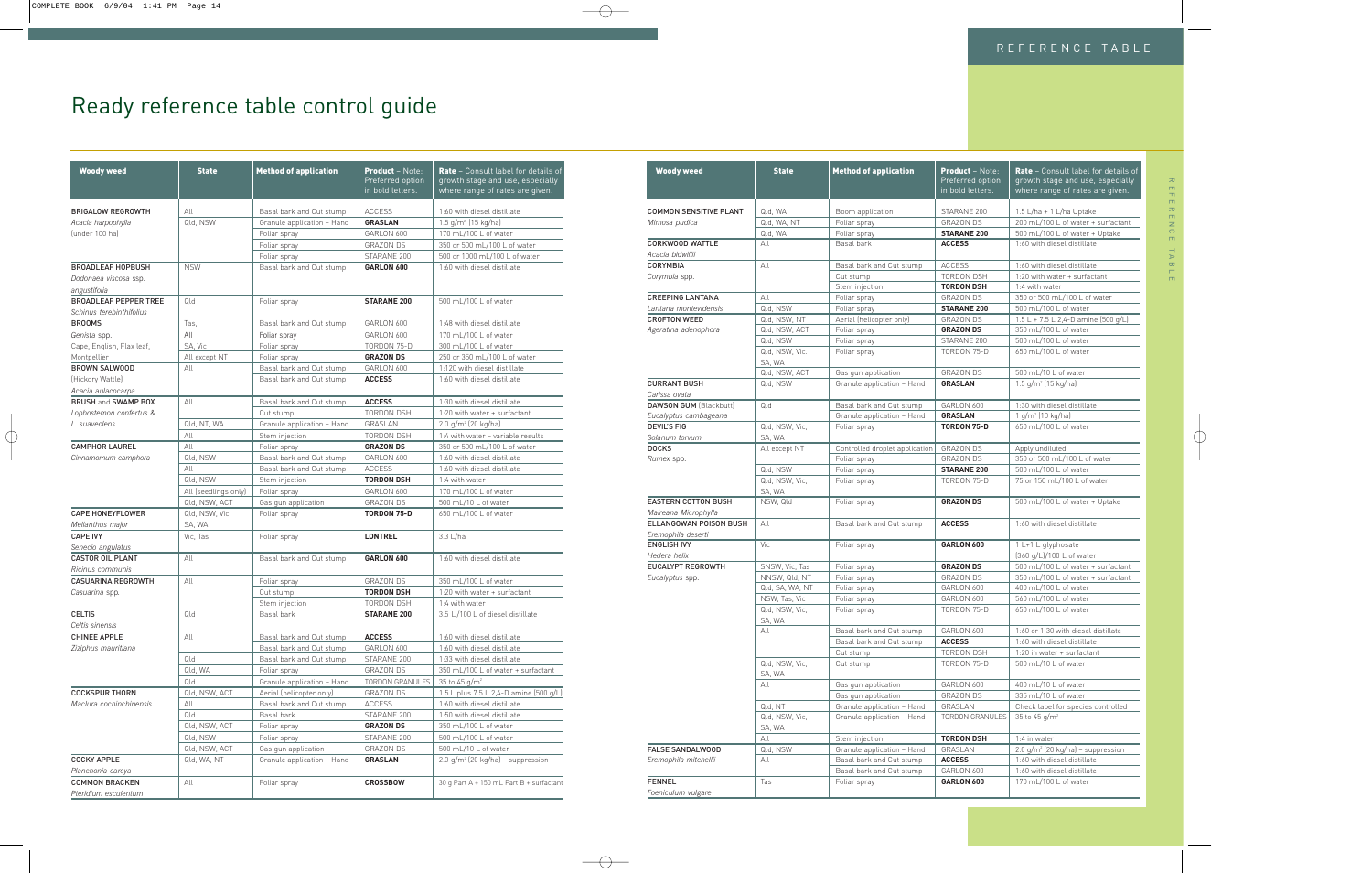### REFERENCE TABLE

| <b>Woody weed</b>                                  | <b>State</b>                         | <b>Method of application</b>                           | <b>Product - Note:</b><br>Preferred option<br>in bold letters. | <b>Rate</b> - Consult label for details of<br>growth stage and use, especially<br>where range of rates are given. |
|----------------------------------------------------|--------------------------------------|--------------------------------------------------------|----------------------------------------------------------------|-------------------------------------------------------------------------------------------------------------------|
| <b>JAPANESE SUNFLOWER</b><br>Tithonia diversifolia | Qld, NSW                             | Foliar spray                                           | <b>GRAZON DS</b>                                               | 350 mL/100 L of water                                                                                             |
| <b>KHAKI WEED</b>                                  | Qld, NSW, Vic,                       | Foliar spray                                           | <b>TORDON 75-D</b>                                             | 650 mL/100 L of water                                                                                             |
| Alternanthera pungens<br>KITELEAF POISON           | SA, WA<br>All                        | Basal bark and Cut stump                               | <b>ACCESS</b>                                                  | 1:60 with diesel distillate                                                                                       |
| Gastrolobium laytonii                              |                                      |                                                        |                                                                |                                                                                                                   |
| <b>LANTANA</b>                                     | All                                  | Foliar spray                                           | <b>GRAZON DS</b>                                               | 350 mL/100 L of water + adjuvant                                                                                  |
| Lantana camara                                     |                                      | Foliar spray                                           | <b>GRAZON DS</b>                                               | 500 to 750 mL/100 L of water                                                                                      |
|                                                    | Qld, NSW<br>Qld, NSW, Vic,<br>SA, WA | Foliar spray<br>Foliar spray                           | <b>STARANE 200</b><br>TORDON 75-D                              | 500 or 1000 mL/100 L of water<br>650 mL/100 L of water                                                            |
|                                                    | All                                  | Basal bark and Cut stump                               | <b>ACCESS</b>                                                  | 1:60 with diesel distillate                                                                                       |
|                                                    |                                      | Basal bark and Cut stump                               | GARLON 600                                                     | 1:60 with diesel distillate                                                                                       |
|                                                    | Qld, NSW<br>NSW, NT, Qld             | Granule application - Hand<br>Aerial (helicopter only) | GRASLAN<br><b>GRAZON DS</b>                                    | $2.0$ g/m <sup>2</sup> (20 kg/ha) – suppression only<br>$1.5 L + 7.5 L 2, 4 - D$ amine (500 g/L)                  |
|                                                    |                                      | Aerial (helicopter only)                               | <b>GRAZON DS</b>                                               | 10 L/ha                                                                                                           |
| <b>LEUCAENA</b><br>Leucaena leucocephala           | All                                  | Basal bark and Cut stump                               | <b>ACCESS</b>                                                  | 1:60 with diesel distillate                                                                                       |
| <b>LIMEBUSH</b>                                    | All                                  | Basal bark and Cut stump                               | <b>ACCESS</b>                                                  | 1:60 with diesel distillate                                                                                       |
| Eremocitrus glauca                                 | Qld, NSW                             | Foliar spray                                           | STARANE 200                                                    | 1000 mL/100 L of water                                                                                            |
|                                                    | Qld, NT                              | Foliar spray                                           | <b>GRAZON DS</b>                                               | 350 mL/100 L of water + surfactant                                                                                |
|                                                    | Qld                                  | Foliar spray                                           | TORDON 75-D                                                    | 1300 mL/100 L of water                                                                                            |
|                                                    | Qld, NSW                             | Gas gun application<br>Granule application - Hand      | STARANE 200<br><b>GRASLAN</b>                                  | 1000 mL/10 L of water<br>1.0 $g/m^2$ (10 kg/ha)                                                                   |
|                                                    | Qld                                  | Granule application - Hand                             | <b>TORDON GRANULES</b>                                         | 35 to 45 g/m <sup>2</sup>                                                                                         |
| <b>LION'S TAIL</b>                                 | Qld                                  | Foliar spray                                           | <b>GRAZON DS</b>                                               | 200 mL/100 L of water + surfactant                                                                                |
| Leonotis nepetisolia                               |                                      |                                                        |                                                                |                                                                                                                   |
| <b>MADEIRA VINE</b>                                | Qld, NSW                             | Foliar spray                                           | <b>STARANE 200</b>                                             | 500 mL/100 L of water                                                                                             |
| Anredera cordifolia                                |                                      |                                                        |                                                                |                                                                                                                   |
| <b>MANUKA</b><br>Leptospermum continentale         | Vic                                  | Foliar spray                                           | <b>GRAZON DS</b>                                               | 500 mL/100 L of water + Pulse                                                                                     |
| <b>MARSHMALLOW</b><br>Malva pariflora              | Qld, NSW                             | Foliar spray                                           | <b>STARANE 200</b>                                             | 500 mL/100 L of water                                                                                             |
| <b>MAYNE'S PEST</b>                                | Qld                                  | Foliar spray                                           | <b>TORDON 75-D</b>                                             | 600 mL/100 L of water                                                                                             |
| Verbena aristigera                                 |                                      |                                                        |                                                                |                                                                                                                   |
| <b>MESQUITE</b> (Algaroba)                         | All                                  | Basal bark and Cut stump                               | <b>ACCESS</b>                                                  | 1:60 with diesel distillate                                                                                       |
| Prosopis spp.                                      | Qld, NSW, NT, WA                     | Foliar spray                                           | <b>GRAZON DS</b>                                               | 350 mL/100 L of water + surfactant                                                                                |
| MILKWEED<br>Euphorbia heterophylla                 | Qld                                  | Foliar spray                                           | <b>STARANE 200</b>                                             | 1000 mL/100 L of water                                                                                            |
| <b>MIMOSA BUSH</b>                                 | Qld, WA                              | Basal bark and Cut stump                               | STARANE 200                                                    | 1:33 with diesel distillate                                                                                       |
| Acacia farnesiana                                  | All                                  | Basal bark and Cut stump                               | <b>ACCESS</b>                                                  | 1:60 with diesel distillate                                                                                       |
| MIMOSA PIGRA                                       | <b>NT</b>                            | Aerial (dry season)                                    | <b>GRASLAN</b>                                                 | 10.0 kg/ha                                                                                                        |
| Mimosa pigra                                       | NT, WA                               | Aerial (wet season)                                    | STARANE 200                                                    | 3 L/ha + Uptake 1 L/100 L                                                                                         |
|                                                    |                                      | Foliar spray                                           | STARANE 200                                                    | 300 mL/100 L of water + Uptake                                                                                    |
|                                                    | NT                                   | Granule application - Hand                             | GRASLAN                                                        | 1.0 $q/m^2$ (10 kg/ha)                                                                                            |
| <b>MISTFLOWER</b>                                  | NSW, NT, Qld                         | Aerial (helicopter only)                               | <b>GRAZON DS</b>                                               | 1.5 L + 7.5 L 2,4-D amine (500 g/L)                                                                               |
| Ageratina riparia                                  | Qld, NSW                             | Foliar spray                                           | STARANE 200                                                    | 500 mL/100 L (seedlings/young plants)                                                                             |
|                                                    | Qld, NSW, ACT<br>Qld, NSW, Vic,      | Foliar spray                                           | <b>GRAZON DS</b><br>TORDON 75-D                                | 350 mL/100 L of water<br>650 mL/100 L of water                                                                    |
|                                                    | SA, WA                               | Foliar spray                                           |                                                                |                                                                                                                   |
|                                                    | Qld, NSW, ACT                        | Gas gun application                                    | <b>GRAZON DS</b>                                               | 500 mL/10 L of water                                                                                              |
| MOTHER-OF-MILLIONS                                 | Qld, NSW                             | Foliar spray                                           | <b>GRAZON DS</b>                                               | 500 mL/100 L of water + surfactant                                                                                |
| Bryophyllum spp.                                   | Qld, NSW                             | Foliar spray                                           | STARANE 200                                                    | 600 mL/100 L of water + surfactant                                                                                |
| NARROWLEAF HOPBUSH                                 | All                                  | Basal bark and Cut stump                               | <b>ACCESS</b>                                                  | 1:60 with diesel distillate                                                                                       |
| Dodonaea viscosa ssp.<br>angustissima              | <b>NSW</b>                           | Basal bark and Cut stump                               | GARLON 600                                                     | 1:60 with diesel distillate                                                                                       |

| <b>FLANNEL WEED</b><br>Qld<br>500 mL/100 L of water<br>Foliar spray<br><b>STARANE 200</b><br>Sida cordifolia<br><b>GALENIA</b><br><b>NSW</b><br><b>GRAZON DS</b><br>500 mL/100 L of water<br>Foliar spray<br>5 L/ha (apply in 200 L water/ha)<br>Boom application<br><b>GRAZON DS</b><br>Galenia pubescens<br><b>GIANT BRAMBLE</b><br>Qld, NT, WA<br>500 mL/100 L of water + surfactant<br>Foliar spray<br><b>GRAZON DS</b><br>Rubus alceifolius<br><b>GIANT SENSITIVE PLANT</b><br>Qld, WA<br>Boom application<br>1.5 L/ha + Uptake 1 L/ha<br><b>STARANE 200</b><br>Mimosa invisa<br>GIDGEE (over 100 ha)<br>Determined by Dow AgroSciences<br>Qld<br>Aerial application<br><b>GRASLAN</b><br>representative on inspection<br>Acacia cambagei<br><b>GIDGEE</b><br>Qld<br><b>GRASLAN</b><br>$1.0$ g/m <sup>2</sup> (10 kg/ha)<br>Granule application - Hand<br><b>GORSE</b> [Furze]<br>All<br>Foliar spray<br>CROSSBOW<br>30 g Part A + 150 mL Part B + Pulse<br>All except NT<br>Foliar spray<br><b>GRAZON DS</b><br>250, 350 or 500 mL/100 L of water<br>Ulex europaeus<br>All<br>Foliar spray<br>GARLON 600<br>170 or 340 mL/100 L of water<br>Vic<br>Foliar spray<br>TORDON 75-D<br>500 mL/100 L of water<br>NSW, Vic, Tas, SA<br>Foliar spray<br>375 mL/100 L of water<br><b>TORDON DSH</b><br>Aerial (helicopter only)<br><b>GRAZON DS</b><br>10 L/ha<br>Tas<br><b>GREEN CESTRUM</b><br>All<br>1:60 with diesel distillate<br>Basal bark and Cut stump<br><b>ACCESS</b><br>Qld, NSW, Vic,<br>TORDON 75-D<br>650 mL/100 L of water<br>Cestrum parqui<br>Foliar spray<br>SA, WA<br>Qld, NSW, Vic<br>GARLON 600<br>170 mL/100 L of water<br>Foliar spray<br><b>GRAZON DS</b><br>500 mL/100 L of water<br>ACT, NSW, Qld<br>Foliar spray<br><b>GREEN WATTLE</b><br>Basal bark and Cut stump<br>1:60 with diesel distillate<br>All<br>GARLON 600<br>Acacia decurrens<br><b>GREVILLEA</b><br><b>ACCESS</b><br>All<br>Basal bark and Cut stump<br>1:60 with diesel distillate<br>Grevillea spp.<br><b>GROUNDSEL BUSH</b><br>All<br><b>ACCESS</b><br>1:60 with diesel distillate<br>Basal bark and Cut stump<br>GARLON 600<br>Baccharis halimifolia<br>Basal bark and Cut stump<br>1:120 with diesel distillate<br>Qld, NSW<br>Granule application - Hand<br>GRASLAN<br>$1.0$ g/m <sup>2</sup> (10 kg/ha)<br><b>GRAZON DS</b><br>250 or 350 mL/100 L of water<br>All except NT<br>Foliar spray<br>All<br>Foliar spray<br>GARLON 600<br>160 or 320 mL/100 L of water<br>Qld, NSW<br>Foliar spray<br>LONTREL<br>330 or 500 mL/100 L of water<br>TORDON 75-D<br>650 mL/100 L of water<br>Foliar spray<br><b>GUAVA</b><br>Basal bark and Cut stump<br>All<br><b>ACCESS</b><br>1:30 with diesel distillate<br>Psidium guajava<br>All<br><b>ACCESS</b><br>HARD MILKWOOD<br>Basal bark and Cut stump<br>1:60 with diesel distillate<br>Alstonia muelleriana<br><b>HARRISIA CACTUS</b><br><b>ACCESS</b><br>All<br>Foliar spray<br>1:60 with diesel distillate<br>Qld<br><b>TORDON DSH</b><br>1:40 with water<br>Harrisia martinii<br>Foliar spray<br><b>HAWTHORN</b><br>All<br>Basal bark and Cut stump<br><b>ACCESS</b><br>1:60 with diesel distillate<br>Vic<br>TORDON 75-D<br>Apply undiluted<br>Crataegus monogyna<br>Cut stump<br><b>GRAZON DS</b><br>500 mL/100 L of water<br>All<br>Foliar spray<br>Basal bark and Cut stump<br>HEARTLEAF POISON BUSH<br>All<br>1:60 with diesel distillate<br><b>ACCESS</b><br>Gastrolobium grandiflorum<br>500 mL/100 L of water<br><b>HEXHAM SCENT</b><br>Qld, NSW<br>Foliar spray<br><b>STARANE 200</b><br>Melilotus indicus<br>$1.5$ g/m <sup>2</sup> (15 kg/ha)<br><b>HOLLY BUSH</b><br>Granule application - Hand<br><b>GRASLAN</b><br>Qld, NSW<br>Alectryon diversifolius<br><b>HONEY LOCUST</b><br>Qld, NSW<br>Basal bark and Cut stump<br><b>STARANE 200</b><br>1:20 with diesel distillate<br>Gleditsia triacanthos<br>All<br><b>ACCESS</b><br>1:60 with diesel distillate<br>Basal bark and Cut stump<br>Qld, NSW<br>STARANE 200<br>500 mL/100 L of water<br>Foliar spray<br>HOREHOUND<br>Foliar spray<br>GARLON 600<br>Tas<br>170 mL/100 L of water<br>All<br>350 mL/100 L of water<br>Marrubium vulgare<br>Foliar spray<br><b>GRAZON DS</b> | <b>Woody weed</b> | <b>State</b> | <b>Method of application</b> | <b>Product - Note:</b><br>Preferred option<br>in bold letters. | Rate - Consult label for details of<br>growth stage and use, especially<br>where range of rates are given. |
|---------------------------------------------------------------------------------------------------------------------------------------------------------------------------------------------------------------------------------------------------------------------------------------------------------------------------------------------------------------------------------------------------------------------------------------------------------------------------------------------------------------------------------------------------------------------------------------------------------------------------------------------------------------------------------------------------------------------------------------------------------------------------------------------------------------------------------------------------------------------------------------------------------------------------------------------------------------------------------------------------------------------------------------------------------------------------------------------------------------------------------------------------------------------------------------------------------------------------------------------------------------------------------------------------------------------------------------------------------------------------------------------------------------------------------------------------------------------------------------------------------------------------------------------------------------------------------------------------------------------------------------------------------------------------------------------------------------------------------------------------------------------------------------------------------------------------------------------------------------------------------------------------------------------------------------------------------------------------------------------------------------------------------------------------------------------------------------------------------------------------------------------------------------------------------------------------------------------------------------------------------------------------------------------------------------------------------------------------------------------------------------------------------------------------------------------------------------------------------------------------------------------------------------------------------------------------------------------------------------------------------------------------------------------------------------------------------------------------------------------------------------------------------------------------------------------------------------------------------------------------------------------------------------------------------------------------------------------------------------------------------------------------------------------------------------------------------------------------------------------------------------------------------------------------------------------------------------------------------------------------------------------------------------------------------------------------------------------------------------------------------------------------------------------------------------------------------------------------------------------------------------------------------------------------------------------------------------------------------------------------------------------------------------------------------------------------------------------------------------------------------------------------------------------------------------------------------------------------------------------------------------------------------------------------------------------------------------------------------------------------------------------------------------------------------------------------------------------------------------------------------------------------------------------------------------|-------------------|--------------|------------------------------|----------------------------------------------------------------|------------------------------------------------------------------------------------------------------------|
|                                                                                                                                                                                                                                                                                                                                                                                                                                                                                                                                                                                                                                                                                                                                                                                                                                                                                                                                                                                                                                                                                                                                                                                                                                                                                                                                                                                                                                                                                                                                                                                                                                                                                                                                                                                                                                                                                                                                                                                                                                                                                                                                                                                                                                                                                                                                                                                                                                                                                                                                                                                                                                                                                                                                                                                                                                                                                                                                                                                                                                                                                                                                                                                                                                                                                                                                                                                                                                                                                                                                                                                                                                                                                                                                                                                                                                                                                                                                                                                                                                                                                                                                                                                       |                   |              |                              |                                                                |                                                                                                            |
|                                                                                                                                                                                                                                                                                                                                                                                                                                                                                                                                                                                                                                                                                                                                                                                                                                                                                                                                                                                                                                                                                                                                                                                                                                                                                                                                                                                                                                                                                                                                                                                                                                                                                                                                                                                                                                                                                                                                                                                                                                                                                                                                                                                                                                                                                                                                                                                                                                                                                                                                                                                                                                                                                                                                                                                                                                                                                                                                                                                                                                                                                                                                                                                                                                                                                                                                                                                                                                                                                                                                                                                                                                                                                                                                                                                                                                                                                                                                                                                                                                                                                                                                                                                       |                   |              |                              |                                                                |                                                                                                            |
|                                                                                                                                                                                                                                                                                                                                                                                                                                                                                                                                                                                                                                                                                                                                                                                                                                                                                                                                                                                                                                                                                                                                                                                                                                                                                                                                                                                                                                                                                                                                                                                                                                                                                                                                                                                                                                                                                                                                                                                                                                                                                                                                                                                                                                                                                                                                                                                                                                                                                                                                                                                                                                                                                                                                                                                                                                                                                                                                                                                                                                                                                                                                                                                                                                                                                                                                                                                                                                                                                                                                                                                                                                                                                                                                                                                                                                                                                                                                                                                                                                                                                                                                                                                       |                   |              |                              |                                                                |                                                                                                            |
|                                                                                                                                                                                                                                                                                                                                                                                                                                                                                                                                                                                                                                                                                                                                                                                                                                                                                                                                                                                                                                                                                                                                                                                                                                                                                                                                                                                                                                                                                                                                                                                                                                                                                                                                                                                                                                                                                                                                                                                                                                                                                                                                                                                                                                                                                                                                                                                                                                                                                                                                                                                                                                                                                                                                                                                                                                                                                                                                                                                                                                                                                                                                                                                                                                                                                                                                                                                                                                                                                                                                                                                                                                                                                                                                                                                                                                                                                                                                                                                                                                                                                                                                                                                       |                   |              |                              |                                                                |                                                                                                            |
|                                                                                                                                                                                                                                                                                                                                                                                                                                                                                                                                                                                                                                                                                                                                                                                                                                                                                                                                                                                                                                                                                                                                                                                                                                                                                                                                                                                                                                                                                                                                                                                                                                                                                                                                                                                                                                                                                                                                                                                                                                                                                                                                                                                                                                                                                                                                                                                                                                                                                                                                                                                                                                                                                                                                                                                                                                                                                                                                                                                                                                                                                                                                                                                                                                                                                                                                                                                                                                                                                                                                                                                                                                                                                                                                                                                                                                                                                                                                                                                                                                                                                                                                                                                       |                   |              |                              |                                                                |                                                                                                            |
|                                                                                                                                                                                                                                                                                                                                                                                                                                                                                                                                                                                                                                                                                                                                                                                                                                                                                                                                                                                                                                                                                                                                                                                                                                                                                                                                                                                                                                                                                                                                                                                                                                                                                                                                                                                                                                                                                                                                                                                                                                                                                                                                                                                                                                                                                                                                                                                                                                                                                                                                                                                                                                                                                                                                                                                                                                                                                                                                                                                                                                                                                                                                                                                                                                                                                                                                                                                                                                                                                                                                                                                                                                                                                                                                                                                                                                                                                                                                                                                                                                                                                                                                                                                       |                   |              |                              |                                                                |                                                                                                            |
|                                                                                                                                                                                                                                                                                                                                                                                                                                                                                                                                                                                                                                                                                                                                                                                                                                                                                                                                                                                                                                                                                                                                                                                                                                                                                                                                                                                                                                                                                                                                                                                                                                                                                                                                                                                                                                                                                                                                                                                                                                                                                                                                                                                                                                                                                                                                                                                                                                                                                                                                                                                                                                                                                                                                                                                                                                                                                                                                                                                                                                                                                                                                                                                                                                                                                                                                                                                                                                                                                                                                                                                                                                                                                                                                                                                                                                                                                                                                                                                                                                                                                                                                                                                       |                   |              |                              |                                                                |                                                                                                            |
|                                                                                                                                                                                                                                                                                                                                                                                                                                                                                                                                                                                                                                                                                                                                                                                                                                                                                                                                                                                                                                                                                                                                                                                                                                                                                                                                                                                                                                                                                                                                                                                                                                                                                                                                                                                                                                                                                                                                                                                                                                                                                                                                                                                                                                                                                                                                                                                                                                                                                                                                                                                                                                                                                                                                                                                                                                                                                                                                                                                                                                                                                                                                                                                                                                                                                                                                                                                                                                                                                                                                                                                                                                                                                                                                                                                                                                                                                                                                                                                                                                                                                                                                                                                       |                   |              |                              |                                                                |                                                                                                            |
|                                                                                                                                                                                                                                                                                                                                                                                                                                                                                                                                                                                                                                                                                                                                                                                                                                                                                                                                                                                                                                                                                                                                                                                                                                                                                                                                                                                                                                                                                                                                                                                                                                                                                                                                                                                                                                                                                                                                                                                                                                                                                                                                                                                                                                                                                                                                                                                                                                                                                                                                                                                                                                                                                                                                                                                                                                                                                                                                                                                                                                                                                                                                                                                                                                                                                                                                                                                                                                                                                                                                                                                                                                                                                                                                                                                                                                                                                                                                                                                                                                                                                                                                                                                       |                   |              |                              |                                                                |                                                                                                            |
|                                                                                                                                                                                                                                                                                                                                                                                                                                                                                                                                                                                                                                                                                                                                                                                                                                                                                                                                                                                                                                                                                                                                                                                                                                                                                                                                                                                                                                                                                                                                                                                                                                                                                                                                                                                                                                                                                                                                                                                                                                                                                                                                                                                                                                                                                                                                                                                                                                                                                                                                                                                                                                                                                                                                                                                                                                                                                                                                                                                                                                                                                                                                                                                                                                                                                                                                                                                                                                                                                                                                                                                                                                                                                                                                                                                                                                                                                                                                                                                                                                                                                                                                                                                       |                   |              |                              |                                                                |                                                                                                            |
|                                                                                                                                                                                                                                                                                                                                                                                                                                                                                                                                                                                                                                                                                                                                                                                                                                                                                                                                                                                                                                                                                                                                                                                                                                                                                                                                                                                                                                                                                                                                                                                                                                                                                                                                                                                                                                                                                                                                                                                                                                                                                                                                                                                                                                                                                                                                                                                                                                                                                                                                                                                                                                                                                                                                                                                                                                                                                                                                                                                                                                                                                                                                                                                                                                                                                                                                                                                                                                                                                                                                                                                                                                                                                                                                                                                                                                                                                                                                                                                                                                                                                                                                                                                       |                   |              |                              |                                                                |                                                                                                            |
|                                                                                                                                                                                                                                                                                                                                                                                                                                                                                                                                                                                                                                                                                                                                                                                                                                                                                                                                                                                                                                                                                                                                                                                                                                                                                                                                                                                                                                                                                                                                                                                                                                                                                                                                                                                                                                                                                                                                                                                                                                                                                                                                                                                                                                                                                                                                                                                                                                                                                                                                                                                                                                                                                                                                                                                                                                                                                                                                                                                                                                                                                                                                                                                                                                                                                                                                                                                                                                                                                                                                                                                                                                                                                                                                                                                                                                                                                                                                                                                                                                                                                                                                                                                       |                   |              |                              |                                                                |                                                                                                            |
|                                                                                                                                                                                                                                                                                                                                                                                                                                                                                                                                                                                                                                                                                                                                                                                                                                                                                                                                                                                                                                                                                                                                                                                                                                                                                                                                                                                                                                                                                                                                                                                                                                                                                                                                                                                                                                                                                                                                                                                                                                                                                                                                                                                                                                                                                                                                                                                                                                                                                                                                                                                                                                                                                                                                                                                                                                                                                                                                                                                                                                                                                                                                                                                                                                                                                                                                                                                                                                                                                                                                                                                                                                                                                                                                                                                                                                                                                                                                                                                                                                                                                                                                                                                       |                   |              |                              |                                                                |                                                                                                            |
|                                                                                                                                                                                                                                                                                                                                                                                                                                                                                                                                                                                                                                                                                                                                                                                                                                                                                                                                                                                                                                                                                                                                                                                                                                                                                                                                                                                                                                                                                                                                                                                                                                                                                                                                                                                                                                                                                                                                                                                                                                                                                                                                                                                                                                                                                                                                                                                                                                                                                                                                                                                                                                                                                                                                                                                                                                                                                                                                                                                                                                                                                                                                                                                                                                                                                                                                                                                                                                                                                                                                                                                                                                                                                                                                                                                                                                                                                                                                                                                                                                                                                                                                                                                       |                   |              |                              |                                                                |                                                                                                            |
|                                                                                                                                                                                                                                                                                                                                                                                                                                                                                                                                                                                                                                                                                                                                                                                                                                                                                                                                                                                                                                                                                                                                                                                                                                                                                                                                                                                                                                                                                                                                                                                                                                                                                                                                                                                                                                                                                                                                                                                                                                                                                                                                                                                                                                                                                                                                                                                                                                                                                                                                                                                                                                                                                                                                                                                                                                                                                                                                                                                                                                                                                                                                                                                                                                                                                                                                                                                                                                                                                                                                                                                                                                                                                                                                                                                                                                                                                                                                                                                                                                                                                                                                                                                       |                   |              |                              |                                                                |                                                                                                            |
|                                                                                                                                                                                                                                                                                                                                                                                                                                                                                                                                                                                                                                                                                                                                                                                                                                                                                                                                                                                                                                                                                                                                                                                                                                                                                                                                                                                                                                                                                                                                                                                                                                                                                                                                                                                                                                                                                                                                                                                                                                                                                                                                                                                                                                                                                                                                                                                                                                                                                                                                                                                                                                                                                                                                                                                                                                                                                                                                                                                                                                                                                                                                                                                                                                                                                                                                                                                                                                                                                                                                                                                                                                                                                                                                                                                                                                                                                                                                                                                                                                                                                                                                                                                       |                   |              |                              |                                                                |                                                                                                            |
|                                                                                                                                                                                                                                                                                                                                                                                                                                                                                                                                                                                                                                                                                                                                                                                                                                                                                                                                                                                                                                                                                                                                                                                                                                                                                                                                                                                                                                                                                                                                                                                                                                                                                                                                                                                                                                                                                                                                                                                                                                                                                                                                                                                                                                                                                                                                                                                                                                                                                                                                                                                                                                                                                                                                                                                                                                                                                                                                                                                                                                                                                                                                                                                                                                                                                                                                                                                                                                                                                                                                                                                                                                                                                                                                                                                                                                                                                                                                                                                                                                                                                                                                                                                       |                   |              |                              |                                                                |                                                                                                            |
|                                                                                                                                                                                                                                                                                                                                                                                                                                                                                                                                                                                                                                                                                                                                                                                                                                                                                                                                                                                                                                                                                                                                                                                                                                                                                                                                                                                                                                                                                                                                                                                                                                                                                                                                                                                                                                                                                                                                                                                                                                                                                                                                                                                                                                                                                                                                                                                                                                                                                                                                                                                                                                                                                                                                                                                                                                                                                                                                                                                                                                                                                                                                                                                                                                                                                                                                                                                                                                                                                                                                                                                                                                                                                                                                                                                                                                                                                                                                                                                                                                                                                                                                                                                       |                   |              |                              |                                                                |                                                                                                            |
|                                                                                                                                                                                                                                                                                                                                                                                                                                                                                                                                                                                                                                                                                                                                                                                                                                                                                                                                                                                                                                                                                                                                                                                                                                                                                                                                                                                                                                                                                                                                                                                                                                                                                                                                                                                                                                                                                                                                                                                                                                                                                                                                                                                                                                                                                                                                                                                                                                                                                                                                                                                                                                                                                                                                                                                                                                                                                                                                                                                                                                                                                                                                                                                                                                                                                                                                                                                                                                                                                                                                                                                                                                                                                                                                                                                                                                                                                                                                                                                                                                                                                                                                                                                       |                   |              |                              |                                                                |                                                                                                            |
|                                                                                                                                                                                                                                                                                                                                                                                                                                                                                                                                                                                                                                                                                                                                                                                                                                                                                                                                                                                                                                                                                                                                                                                                                                                                                                                                                                                                                                                                                                                                                                                                                                                                                                                                                                                                                                                                                                                                                                                                                                                                                                                                                                                                                                                                                                                                                                                                                                                                                                                                                                                                                                                                                                                                                                                                                                                                                                                                                                                                                                                                                                                                                                                                                                                                                                                                                                                                                                                                                                                                                                                                                                                                                                                                                                                                                                                                                                                                                                                                                                                                                                                                                                                       |                   |              |                              |                                                                |                                                                                                            |
|                                                                                                                                                                                                                                                                                                                                                                                                                                                                                                                                                                                                                                                                                                                                                                                                                                                                                                                                                                                                                                                                                                                                                                                                                                                                                                                                                                                                                                                                                                                                                                                                                                                                                                                                                                                                                                                                                                                                                                                                                                                                                                                                                                                                                                                                                                                                                                                                                                                                                                                                                                                                                                                                                                                                                                                                                                                                                                                                                                                                                                                                                                                                                                                                                                                                                                                                                                                                                                                                                                                                                                                                                                                                                                                                                                                                                                                                                                                                                                                                                                                                                                                                                                                       |                   |              |                              |                                                                |                                                                                                            |
|                                                                                                                                                                                                                                                                                                                                                                                                                                                                                                                                                                                                                                                                                                                                                                                                                                                                                                                                                                                                                                                                                                                                                                                                                                                                                                                                                                                                                                                                                                                                                                                                                                                                                                                                                                                                                                                                                                                                                                                                                                                                                                                                                                                                                                                                                                                                                                                                                                                                                                                                                                                                                                                                                                                                                                                                                                                                                                                                                                                                                                                                                                                                                                                                                                                                                                                                                                                                                                                                                                                                                                                                                                                                                                                                                                                                                                                                                                                                                                                                                                                                                                                                                                                       |                   |              |                              |                                                                |                                                                                                            |
|                                                                                                                                                                                                                                                                                                                                                                                                                                                                                                                                                                                                                                                                                                                                                                                                                                                                                                                                                                                                                                                                                                                                                                                                                                                                                                                                                                                                                                                                                                                                                                                                                                                                                                                                                                                                                                                                                                                                                                                                                                                                                                                                                                                                                                                                                                                                                                                                                                                                                                                                                                                                                                                                                                                                                                                                                                                                                                                                                                                                                                                                                                                                                                                                                                                                                                                                                                                                                                                                                                                                                                                                                                                                                                                                                                                                                                                                                                                                                                                                                                                                                                                                                                                       |                   |              |                              |                                                                |                                                                                                            |
|                                                                                                                                                                                                                                                                                                                                                                                                                                                                                                                                                                                                                                                                                                                                                                                                                                                                                                                                                                                                                                                                                                                                                                                                                                                                                                                                                                                                                                                                                                                                                                                                                                                                                                                                                                                                                                                                                                                                                                                                                                                                                                                                                                                                                                                                                                                                                                                                                                                                                                                                                                                                                                                                                                                                                                                                                                                                                                                                                                                                                                                                                                                                                                                                                                                                                                                                                                                                                                                                                                                                                                                                                                                                                                                                                                                                                                                                                                                                                                                                                                                                                                                                                                                       |                   |              |                              |                                                                |                                                                                                            |
|                                                                                                                                                                                                                                                                                                                                                                                                                                                                                                                                                                                                                                                                                                                                                                                                                                                                                                                                                                                                                                                                                                                                                                                                                                                                                                                                                                                                                                                                                                                                                                                                                                                                                                                                                                                                                                                                                                                                                                                                                                                                                                                                                                                                                                                                                                                                                                                                                                                                                                                                                                                                                                                                                                                                                                                                                                                                                                                                                                                                                                                                                                                                                                                                                                                                                                                                                                                                                                                                                                                                                                                                                                                                                                                                                                                                                                                                                                                                                                                                                                                                                                                                                                                       |                   |              |                              |                                                                |                                                                                                            |
|                                                                                                                                                                                                                                                                                                                                                                                                                                                                                                                                                                                                                                                                                                                                                                                                                                                                                                                                                                                                                                                                                                                                                                                                                                                                                                                                                                                                                                                                                                                                                                                                                                                                                                                                                                                                                                                                                                                                                                                                                                                                                                                                                                                                                                                                                                                                                                                                                                                                                                                                                                                                                                                                                                                                                                                                                                                                                                                                                                                                                                                                                                                                                                                                                                                                                                                                                                                                                                                                                                                                                                                                                                                                                                                                                                                                                                                                                                                                                                                                                                                                                                                                                                                       |                   |              |                              |                                                                |                                                                                                            |
|                                                                                                                                                                                                                                                                                                                                                                                                                                                                                                                                                                                                                                                                                                                                                                                                                                                                                                                                                                                                                                                                                                                                                                                                                                                                                                                                                                                                                                                                                                                                                                                                                                                                                                                                                                                                                                                                                                                                                                                                                                                                                                                                                                                                                                                                                                                                                                                                                                                                                                                                                                                                                                                                                                                                                                                                                                                                                                                                                                                                                                                                                                                                                                                                                                                                                                                                                                                                                                                                                                                                                                                                                                                                                                                                                                                                                                                                                                                                                                                                                                                                                                                                                                                       |                   |              |                              |                                                                |                                                                                                            |
|                                                                                                                                                                                                                                                                                                                                                                                                                                                                                                                                                                                                                                                                                                                                                                                                                                                                                                                                                                                                                                                                                                                                                                                                                                                                                                                                                                                                                                                                                                                                                                                                                                                                                                                                                                                                                                                                                                                                                                                                                                                                                                                                                                                                                                                                                                                                                                                                                                                                                                                                                                                                                                                                                                                                                                                                                                                                                                                                                                                                                                                                                                                                                                                                                                                                                                                                                                                                                                                                                                                                                                                                                                                                                                                                                                                                                                                                                                                                                                                                                                                                                                                                                                                       |                   |              |                              |                                                                |                                                                                                            |
|                                                                                                                                                                                                                                                                                                                                                                                                                                                                                                                                                                                                                                                                                                                                                                                                                                                                                                                                                                                                                                                                                                                                                                                                                                                                                                                                                                                                                                                                                                                                                                                                                                                                                                                                                                                                                                                                                                                                                                                                                                                                                                                                                                                                                                                                                                                                                                                                                                                                                                                                                                                                                                                                                                                                                                                                                                                                                                                                                                                                                                                                                                                                                                                                                                                                                                                                                                                                                                                                                                                                                                                                                                                                                                                                                                                                                                                                                                                                                                                                                                                                                                                                                                                       |                   |              |                              |                                                                |                                                                                                            |
|                                                                                                                                                                                                                                                                                                                                                                                                                                                                                                                                                                                                                                                                                                                                                                                                                                                                                                                                                                                                                                                                                                                                                                                                                                                                                                                                                                                                                                                                                                                                                                                                                                                                                                                                                                                                                                                                                                                                                                                                                                                                                                                                                                                                                                                                                                                                                                                                                                                                                                                                                                                                                                                                                                                                                                                                                                                                                                                                                                                                                                                                                                                                                                                                                                                                                                                                                                                                                                                                                                                                                                                                                                                                                                                                                                                                                                                                                                                                                                                                                                                                                                                                                                                       |                   |              |                              |                                                                |                                                                                                            |
|                                                                                                                                                                                                                                                                                                                                                                                                                                                                                                                                                                                                                                                                                                                                                                                                                                                                                                                                                                                                                                                                                                                                                                                                                                                                                                                                                                                                                                                                                                                                                                                                                                                                                                                                                                                                                                                                                                                                                                                                                                                                                                                                                                                                                                                                                                                                                                                                                                                                                                                                                                                                                                                                                                                                                                                                                                                                                                                                                                                                                                                                                                                                                                                                                                                                                                                                                                                                                                                                                                                                                                                                                                                                                                                                                                                                                                                                                                                                                                                                                                                                                                                                                                                       |                   |              |                              |                                                                |                                                                                                            |
|                                                                                                                                                                                                                                                                                                                                                                                                                                                                                                                                                                                                                                                                                                                                                                                                                                                                                                                                                                                                                                                                                                                                                                                                                                                                                                                                                                                                                                                                                                                                                                                                                                                                                                                                                                                                                                                                                                                                                                                                                                                                                                                                                                                                                                                                                                                                                                                                                                                                                                                                                                                                                                                                                                                                                                                                                                                                                                                                                                                                                                                                                                                                                                                                                                                                                                                                                                                                                                                                                                                                                                                                                                                                                                                                                                                                                                                                                                                                                                                                                                                                                                                                                                                       |                   |              |                              |                                                                |                                                                                                            |
|                                                                                                                                                                                                                                                                                                                                                                                                                                                                                                                                                                                                                                                                                                                                                                                                                                                                                                                                                                                                                                                                                                                                                                                                                                                                                                                                                                                                                                                                                                                                                                                                                                                                                                                                                                                                                                                                                                                                                                                                                                                                                                                                                                                                                                                                                                                                                                                                                                                                                                                                                                                                                                                                                                                                                                                                                                                                                                                                                                                                                                                                                                                                                                                                                                                                                                                                                                                                                                                                                                                                                                                                                                                                                                                                                                                                                                                                                                                                                                                                                                                                                                                                                                                       |                   |              |                              |                                                                |                                                                                                            |
|                                                                                                                                                                                                                                                                                                                                                                                                                                                                                                                                                                                                                                                                                                                                                                                                                                                                                                                                                                                                                                                                                                                                                                                                                                                                                                                                                                                                                                                                                                                                                                                                                                                                                                                                                                                                                                                                                                                                                                                                                                                                                                                                                                                                                                                                                                                                                                                                                                                                                                                                                                                                                                                                                                                                                                                                                                                                                                                                                                                                                                                                                                                                                                                                                                                                                                                                                                                                                                                                                                                                                                                                                                                                                                                                                                                                                                                                                                                                                                                                                                                                                                                                                                                       |                   |              |                              |                                                                |                                                                                                            |
|                                                                                                                                                                                                                                                                                                                                                                                                                                                                                                                                                                                                                                                                                                                                                                                                                                                                                                                                                                                                                                                                                                                                                                                                                                                                                                                                                                                                                                                                                                                                                                                                                                                                                                                                                                                                                                                                                                                                                                                                                                                                                                                                                                                                                                                                                                                                                                                                                                                                                                                                                                                                                                                                                                                                                                                                                                                                                                                                                                                                                                                                                                                                                                                                                                                                                                                                                                                                                                                                                                                                                                                                                                                                                                                                                                                                                                                                                                                                                                                                                                                                                                                                                                                       |                   |              |                              |                                                                |                                                                                                            |
|                                                                                                                                                                                                                                                                                                                                                                                                                                                                                                                                                                                                                                                                                                                                                                                                                                                                                                                                                                                                                                                                                                                                                                                                                                                                                                                                                                                                                                                                                                                                                                                                                                                                                                                                                                                                                                                                                                                                                                                                                                                                                                                                                                                                                                                                                                                                                                                                                                                                                                                                                                                                                                                                                                                                                                                                                                                                                                                                                                                                                                                                                                                                                                                                                                                                                                                                                                                                                                                                                                                                                                                                                                                                                                                                                                                                                                                                                                                                                                                                                                                                                                                                                                                       |                   |              |                              |                                                                |                                                                                                            |
|                                                                                                                                                                                                                                                                                                                                                                                                                                                                                                                                                                                                                                                                                                                                                                                                                                                                                                                                                                                                                                                                                                                                                                                                                                                                                                                                                                                                                                                                                                                                                                                                                                                                                                                                                                                                                                                                                                                                                                                                                                                                                                                                                                                                                                                                                                                                                                                                                                                                                                                                                                                                                                                                                                                                                                                                                                                                                                                                                                                                                                                                                                                                                                                                                                                                                                                                                                                                                                                                                                                                                                                                                                                                                                                                                                                                                                                                                                                                                                                                                                                                                                                                                                                       |                   |              |                              |                                                                |                                                                                                            |
|                                                                                                                                                                                                                                                                                                                                                                                                                                                                                                                                                                                                                                                                                                                                                                                                                                                                                                                                                                                                                                                                                                                                                                                                                                                                                                                                                                                                                                                                                                                                                                                                                                                                                                                                                                                                                                                                                                                                                                                                                                                                                                                                                                                                                                                                                                                                                                                                                                                                                                                                                                                                                                                                                                                                                                                                                                                                                                                                                                                                                                                                                                                                                                                                                                                                                                                                                                                                                                                                                                                                                                                                                                                                                                                                                                                                                                                                                                                                                                                                                                                                                                                                                                                       |                   |              |                              |                                                                |                                                                                                            |
|                                                                                                                                                                                                                                                                                                                                                                                                                                                                                                                                                                                                                                                                                                                                                                                                                                                                                                                                                                                                                                                                                                                                                                                                                                                                                                                                                                                                                                                                                                                                                                                                                                                                                                                                                                                                                                                                                                                                                                                                                                                                                                                                                                                                                                                                                                                                                                                                                                                                                                                                                                                                                                                                                                                                                                                                                                                                                                                                                                                                                                                                                                                                                                                                                                                                                                                                                                                                                                                                                                                                                                                                                                                                                                                                                                                                                                                                                                                                                                                                                                                                                                                                                                                       |                   |              |                              |                                                                |                                                                                                            |
|                                                                                                                                                                                                                                                                                                                                                                                                                                                                                                                                                                                                                                                                                                                                                                                                                                                                                                                                                                                                                                                                                                                                                                                                                                                                                                                                                                                                                                                                                                                                                                                                                                                                                                                                                                                                                                                                                                                                                                                                                                                                                                                                                                                                                                                                                                                                                                                                                                                                                                                                                                                                                                                                                                                                                                                                                                                                                                                                                                                                                                                                                                                                                                                                                                                                                                                                                                                                                                                                                                                                                                                                                                                                                                                                                                                                                                                                                                                                                                                                                                                                                                                                                                                       |                   |              |                              |                                                                |                                                                                                            |
|                                                                                                                                                                                                                                                                                                                                                                                                                                                                                                                                                                                                                                                                                                                                                                                                                                                                                                                                                                                                                                                                                                                                                                                                                                                                                                                                                                                                                                                                                                                                                                                                                                                                                                                                                                                                                                                                                                                                                                                                                                                                                                                                                                                                                                                                                                                                                                                                                                                                                                                                                                                                                                                                                                                                                                                                                                                                                                                                                                                                                                                                                                                                                                                                                                                                                                                                                                                                                                                                                                                                                                                                                                                                                                                                                                                                                                                                                                                                                                                                                                                                                                                                                                                       |                   |              |                              |                                                                |                                                                                                            |
|                                                                                                                                                                                                                                                                                                                                                                                                                                                                                                                                                                                                                                                                                                                                                                                                                                                                                                                                                                                                                                                                                                                                                                                                                                                                                                                                                                                                                                                                                                                                                                                                                                                                                                                                                                                                                                                                                                                                                                                                                                                                                                                                                                                                                                                                                                                                                                                                                                                                                                                                                                                                                                                                                                                                                                                                                                                                                                                                                                                                                                                                                                                                                                                                                                                                                                                                                                                                                                                                                                                                                                                                                                                                                                                                                                                                                                                                                                                                                                                                                                                                                                                                                                                       |                   |              |                              |                                                                |                                                                                                            |
|                                                                                                                                                                                                                                                                                                                                                                                                                                                                                                                                                                                                                                                                                                                                                                                                                                                                                                                                                                                                                                                                                                                                                                                                                                                                                                                                                                                                                                                                                                                                                                                                                                                                                                                                                                                                                                                                                                                                                                                                                                                                                                                                                                                                                                                                                                                                                                                                                                                                                                                                                                                                                                                                                                                                                                                                                                                                                                                                                                                                                                                                                                                                                                                                                                                                                                                                                                                                                                                                                                                                                                                                                                                                                                                                                                                                                                                                                                                                                                                                                                                                                                                                                                                       |                   |              |                              |                                                                |                                                                                                            |
|                                                                                                                                                                                                                                                                                                                                                                                                                                                                                                                                                                                                                                                                                                                                                                                                                                                                                                                                                                                                                                                                                                                                                                                                                                                                                                                                                                                                                                                                                                                                                                                                                                                                                                                                                                                                                                                                                                                                                                                                                                                                                                                                                                                                                                                                                                                                                                                                                                                                                                                                                                                                                                                                                                                                                                                                                                                                                                                                                                                                                                                                                                                                                                                                                                                                                                                                                                                                                                                                                                                                                                                                                                                                                                                                                                                                                                                                                                                                                                                                                                                                                                                                                                                       |                   |              |                              |                                                                |                                                                                                            |
|                                                                                                                                                                                                                                                                                                                                                                                                                                                                                                                                                                                                                                                                                                                                                                                                                                                                                                                                                                                                                                                                                                                                                                                                                                                                                                                                                                                                                                                                                                                                                                                                                                                                                                                                                                                                                                                                                                                                                                                                                                                                                                                                                                                                                                                                                                                                                                                                                                                                                                                                                                                                                                                                                                                                                                                                                                                                                                                                                                                                                                                                                                                                                                                                                                                                                                                                                                                                                                                                                                                                                                                                                                                                                                                                                                                                                                                                                                                                                                                                                                                                                                                                                                                       |                   |              |                              |                                                                |                                                                                                            |
|                                                                                                                                                                                                                                                                                                                                                                                                                                                                                                                                                                                                                                                                                                                                                                                                                                                                                                                                                                                                                                                                                                                                                                                                                                                                                                                                                                                                                                                                                                                                                                                                                                                                                                                                                                                                                                                                                                                                                                                                                                                                                                                                                                                                                                                                                                                                                                                                                                                                                                                                                                                                                                                                                                                                                                                                                                                                                                                                                                                                                                                                                                                                                                                                                                                                                                                                                                                                                                                                                                                                                                                                                                                                                                                                                                                                                                                                                                                                                                                                                                                                                                                                                                                       |                   |              |                              |                                                                |                                                                                                            |
|                                                                                                                                                                                                                                                                                                                                                                                                                                                                                                                                                                                                                                                                                                                                                                                                                                                                                                                                                                                                                                                                                                                                                                                                                                                                                                                                                                                                                                                                                                                                                                                                                                                                                                                                                                                                                                                                                                                                                                                                                                                                                                                                                                                                                                                                                                                                                                                                                                                                                                                                                                                                                                                                                                                                                                                                                                                                                                                                                                                                                                                                                                                                                                                                                                                                                                                                                                                                                                                                                                                                                                                                                                                                                                                                                                                                                                                                                                                                                                                                                                                                                                                                                                                       |                   |              |                              |                                                                |                                                                                                            |
|                                                                                                                                                                                                                                                                                                                                                                                                                                                                                                                                                                                                                                                                                                                                                                                                                                                                                                                                                                                                                                                                                                                                                                                                                                                                                                                                                                                                                                                                                                                                                                                                                                                                                                                                                                                                                                                                                                                                                                                                                                                                                                                                                                                                                                                                                                                                                                                                                                                                                                                                                                                                                                                                                                                                                                                                                                                                                                                                                                                                                                                                                                                                                                                                                                                                                                                                                                                                                                                                                                                                                                                                                                                                                                                                                                                                                                                                                                                                                                                                                                                                                                                                                                                       |                   |              |                              |                                                                |                                                                                                            |
|                                                                                                                                                                                                                                                                                                                                                                                                                                                                                                                                                                                                                                                                                                                                                                                                                                                                                                                                                                                                                                                                                                                                                                                                                                                                                                                                                                                                                                                                                                                                                                                                                                                                                                                                                                                                                                                                                                                                                                                                                                                                                                                                                                                                                                                                                                                                                                                                                                                                                                                                                                                                                                                                                                                                                                                                                                                                                                                                                                                                                                                                                                                                                                                                                                                                                                                                                                                                                                                                                                                                                                                                                                                                                                                                                                                                                                                                                                                                                                                                                                                                                                                                                                                       |                   |              |                              |                                                                |                                                                                                            |
|                                                                                                                                                                                                                                                                                                                                                                                                                                                                                                                                                                                                                                                                                                                                                                                                                                                                                                                                                                                                                                                                                                                                                                                                                                                                                                                                                                                                                                                                                                                                                                                                                                                                                                                                                                                                                                                                                                                                                                                                                                                                                                                                                                                                                                                                                                                                                                                                                                                                                                                                                                                                                                                                                                                                                                                                                                                                                                                                                                                                                                                                                                                                                                                                                                                                                                                                                                                                                                                                                                                                                                                                                                                                                                                                                                                                                                                                                                                                                                                                                                                                                                                                                                                       |                   |              |                              |                                                                |                                                                                                            |
| Qld, NSW, Vic,<br><b>INKWEED</b><br>TORDON 75-D<br>500 mL/100 L of water<br>Foliar spray                                                                                                                                                                                                                                                                                                                                                                                                                                                                                                                                                                                                                                                                                                                                                                                                                                                                                                                                                                                                                                                                                                                                                                                                                                                                                                                                                                                                                                                                                                                                                                                                                                                                                                                                                                                                                                                                                                                                                                                                                                                                                                                                                                                                                                                                                                                                                                                                                                                                                                                                                                                                                                                                                                                                                                                                                                                                                                                                                                                                                                                                                                                                                                                                                                                                                                                                                                                                                                                                                                                                                                                                                                                                                                                                                                                                                                                                                                                                                                                                                                                                                              |                   |              |                              |                                                                |                                                                                                            |
| Phytolacca octandra<br>SA, WA                                                                                                                                                                                                                                                                                                                                                                                                                                                                                                                                                                                                                                                                                                                                                                                                                                                                                                                                                                                                                                                                                                                                                                                                                                                                                                                                                                                                                                                                                                                                                                                                                                                                                                                                                                                                                                                                                                                                                                                                                                                                                                                                                                                                                                                                                                                                                                                                                                                                                                                                                                                                                                                                                                                                                                                                                                                                                                                                                                                                                                                                                                                                                                                                                                                                                                                                                                                                                                                                                                                                                                                                                                                                                                                                                                                                                                                                                                                                                                                                                                                                                                                                                         |                   |              |                              |                                                                |                                                                                                            |

# Ready reference table control guide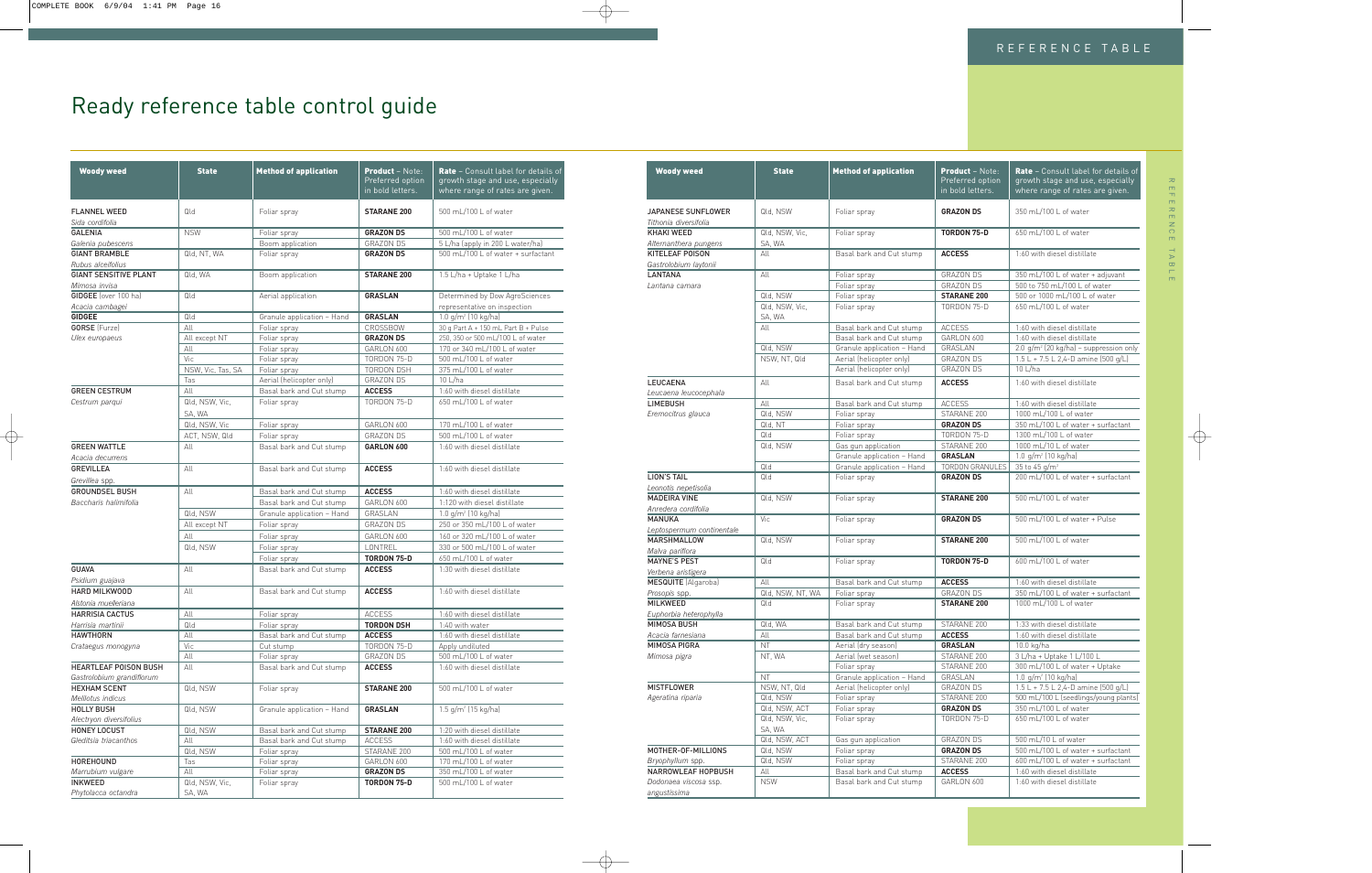| <b>Woody weed</b>                                          | <b>State</b>             | <b>Method of application</b> | <b>Product - Note:</b><br>Preferred option<br>in bold letters. | <b>Rate</b> - Consult label for details of<br>growth stage and use, especially<br>where range of rates are given. |
|------------------------------------------------------------|--------------------------|------------------------------|----------------------------------------------------------------|-------------------------------------------------------------------------------------------------------------------|
| <b>RUBBERVINE</b> (Open flats)<br>Cryptostegia grandiflora | Qld, NT                  | Aerial application           | <b>GRASLAN</b>                                                 | Determined by Dow AgroSciences<br>representative on inspection                                                    |
| (Not infected with rust)                                   |                          | Granule application - Hand   | GRASLAN                                                        | $1.5$ g/m <sup>2</sup> (15 kg/ha)                                                                                 |
|                                                            | Qld, NT, WA              | Foliar spray                 | <b>GRAZON DS</b>                                               | 350 or 500 mL/100 L of water                                                                                      |
|                                                            | Qld                      | Foliar spray                 | TORDON 75-D                                                    | 1300 mL/100 L of water                                                                                            |
|                                                            | Qld, NT                  | Aerial (helicopter only)     | <b>GRAZON DS</b>                                               | 3 to 5 L/ha (for further information<br>contact Tropical Weeds Research<br>Centre, Charters Towers)               |
| <b>RUBBERVINE</b> (Isolated plants)                        | All                      | Basal bark and Cut stump     | <b>ACCESS</b>                                                  | 1:60 with diesel distillate                                                                                       |
| Cryptostegia grandiflora                                   | All                      | Basal bark and Cut stump     | GARLON 600                                                     | 1:60 with diesel distillate                                                                                       |
|                                                            | Qld, NT                  | Granule application - Hand   | GRASLAN                                                        | $1.5$ g/m <sup>2</sup> (15 kg/ha)                                                                                 |
| <b>RUSSIAN KNAPWEED</b>                                    | Qld, Vic                 | Foliar spray                 | <b>LONTREL</b>                                                 | 500 mL/100 L of water                                                                                             |
| (creeping Knapweed)                                        | Qld, NT, WA              | Foliar spray                 | TORDON 75-D                                                    | 1.3 to 2 L/100 L of water                                                                                         |
| Acroptilon repens                                          | Qld                      | Boom application             | LONTREL                                                        | $4$ L/ha                                                                                                          |
| <b>SENSITIVE PLANT (Giant)</b>                             | Qld, NT                  | Foliar spray                 | <b>GRAZON DS</b>                                               | 200 mL/100 L of water                                                                                             |
| Mimosa invisa                                              | Qld, WA                  | Boom application             | <b>STARANE 200</b>                                             | 1.5 L/ha + 1L/ha Uptake                                                                                           |
| <b>SESBANIA PEA</b>                                        | Qld, NSW                 | Boom application             | <b>TORDON 75-D</b>                                             | 1 L/ha                                                                                                            |
| Sesbania cannabina                                         |                          |                              |                                                                |                                                                                                                   |
| <b>SIAM WEED</b><br>Chromolaena odorata                    | Qld, WA                  | Foliar spray                 | <b>GRAZON DS</b>                                               | 350 mL/100 L of water + surfactant                                                                                |
| <b>SICKLEPOD</b>                                           | Qld                      | Boom application             | TORDON 75-D                                                    | 700 mL to 1.5 L/ha + 1 L/ha 2,4-D amine                                                                           |
| Senna obtusifolia                                          | Qld, NT                  | Boom application             | <b>GRAZON DS</b>                                               | 3 L/ha + surfactant                                                                                               |
|                                                            | Qld                      | Foliar spray                 | <b>TORDON 75-D</b>                                             | 300 mL/100 L of water                                                                                             |
|                                                            | Qld, NT, WA              | Foliar spray                 | <b>GRAZON DS</b>                                               | 200 mL/100 L of water + surfactant                                                                                |
| <b>SIDA</b>                                                | Qld, NT, NSW, WA         | Foliar spray                 | <b>STARANE 200</b>                                             | 1000 mL/100 L of water                                                                                            |
| Sida spp.                                                  |                          |                              |                                                                |                                                                                                                   |
| <b>SIFTON BUSH (Chinese Shrub)</b>                         | NSW, ACT                 | Foliar spray                 | <b>GRAZON DS</b>                                               | 500 mL/100 L of water + surfactant                                                                                |
| Cassinia arcuata                                           | Vic                      | Foliar spray                 | TORDON 75-D                                                    | 650 mL/100 L of water                                                                                             |
| SILVERLEAF NIGHTSHADE                                      | NSW, Vic, SA             | Foliar spray                 | TORDON 75-D                                                    | 650 mL/100 L of water                                                                                             |
| Solanum elaeagnifolium                                     |                          | Boom application             | TORDON 75-D                                                    | 15 L/ha                                                                                                           |
|                                                            | <b>NSW</b>               | Boom application             | <b>STARANE 200</b>                                             | 750 mL/ha + 1 L/ha Uptake                                                                                         |
| <b>SILVER WATTLE</b>                                       | All                      | Basal bark and Cut stump     | <b>ACCESS</b>                                                  | 1:60 with diesel distillate                                                                                       |
| Acacia dealbata                                            |                          | Basal bark and Cut stump     | GARLON 600                                                     | 1:60 with diesel distillate                                                                                       |
|                                                            | NSW, Vic, Tas            | Boom application             | LONTREL                                                        | 5 to 8.5 L/ha+Ulvapron (200 L water/ha)                                                                           |
|                                                            | All                      | Foliar spray                 | GARLON 600                                                     | 160 or 320 mL/100 L of water                                                                                      |
|                                                            | NSW, Vic, Tas            | Foliar spray                 | <b>LONTREL</b>                                                 | 500 mL/100 L of water                                                                                             |
| <b>SISAL HEMP</b>                                          | All                      | Basal bark                   | <b>ACCESS</b>                                                  | 1:60 with diesel distillate                                                                                       |
| Agave spp.                                                 | Qld                      | Foliar spray                 | STARANE 200                                                    | 1:33 with diesel distillate                                                                                       |
|                                                            |                          | Stem injection               | STARANE 200                                                    | 10 mL undiluted / plant                                                                                           |
| SMARTWEED<br>Persicaria lapathifolia                       | All except NT            | Foliar spray                 | <b>GRAZON DS</b>                                               | 350 or 500 mL/100 L of water                                                                                      |
|                                                            | Qld, NSW, Vic,<br>SA, WA | Foliar spray                 | TORDON 75-D                                                    | 150 mL/100 L of water                                                                                             |
| <b>SMOOTH TREE PEAR</b>                                    | All                      | Foliar spray                 | GARLON 600                                                     | 1:75 with diesel distillate                                                                                       |
| Opuntia monacantha                                         |                          | Foliar spray                 | <b>GRAZON DS</b>                                               | 500 mL/100 L of water                                                                                             |
| <b>SNAKE CACTUS</b>                                        | All                      | Foliar spray                 | <b>ACCESS</b>                                                  | 1:60 with diesel distillate                                                                                       |
| Peniocereus serpentinus                                    |                          |                              |                                                                |                                                                                                                   |
| <b>SNAKEWEED</b>                                           | Qld                      | Foliar spray                 | <b>STARANE 200</b>                                             | 750 mL/100 L water + Uptake                                                                                       |
| Stachytarpheta spp.                                        |                          |                              |                                                                |                                                                                                                   |
| <b>SPINY EMEX</b><br>Emex australis                        | Qld, NSW                 | Foliar spray                 | TORDON 75-D                                                    | 300 mL/100 L of water                                                                                             |
| SPINYHEAD SIDA                                             | Qld, WA                  | Boom application             | <b>STARANE 200</b>                                             | 1.5 L/ha + Uptake 1 L/ha                                                                                          |
| Sida acuta                                                 |                          |                              |                                                                |                                                                                                                   |
| STINKING PASSION FLOWER<br>Passiflora foetida              | Qld, NT, WA              | Foliar spray                 | <b>STARANE 200</b>                                             | 450 mL/100 L of water                                                                                             |
| <b>STINKING ROGER</b>                                      | Qld, NSW                 | Boom application             | TORDON 75-D                                                    | 1 L/ha                                                                                                            |
|                                                            |                          |                              |                                                                |                                                                                                                   |

| <b>Woody weed</b>                   | <b>State</b>      | <b>Method of application</b>   | <b>Product - Note:</b><br>Preferred option<br>in bold letters. | Rate - Consult label for details of<br>growth stage and use, especially<br>where range of rates are given. |
|-------------------------------------|-------------------|--------------------------------|----------------------------------------------------------------|------------------------------------------------------------------------------------------------------------|
| NEEDLEWOOD                          | All               | Basal bark and Cut stump       | <b>ACCESS</b>                                                  | 1:60 with diesel distillate                                                                                |
| Hakea leucoptera                    |                   | Basal bark and Cut stump       | GARLON 600                                                     | 1:60 with diesel distillate                                                                                |
| NOOGOORA BURR                       | Qld, NSW          | Boom application               | TORDON 75-D                                                    | 1 L/ha                                                                                                     |
|                                     | Qld, NT, NSW, WA  | Foliar spray                   | <b>STARANE 200</b>                                             | 75 mL/100 L of water                                                                                       |
| Xanthium pungens<br><b>OLEANDER</b> | All               | Basal bark and Cut stump       | <b>ACCESS</b>                                                  | 1:60 with diesel distillate                                                                                |
| Nerium oleander                     |                   |                                |                                                                |                                                                                                            |
| <b>OLIVE</b>                        | <b>SA</b>         | Cut stump                      | GARLON 600                                                     | 1:30 with diesel distillate                                                                                |
| Olea europaea                       | <b>NSW</b>        | Cut stump                      | GARLON 600                                                     | 1:15 with diesel distillate                                                                                |
| PADDY'S LUCERNE                     | <b>NSW</b>        | Foliar spray                   | <b>GRAZON DS</b>                                               | 500 mL/100 L of water                                                                                      |
| Sida rhombifolia                    |                   |                                |                                                                |                                                                                                            |
| PARKINSONIA (over 100 hal)          | Qld, NT           | Aerial application             | <b>GRASLAN</b>                                                 | Determined by Dow AgroSciences                                                                             |
| Parkinsonia aculeata                |                   |                                |                                                                | representative on inspection                                                                               |
| PARKINSONIA                         | All               | Basal bark and Cut stump       | <b>ACCESS</b>                                                  | 1:60 with diesel distillate                                                                                |
| Parkinsonia aculeata                | Qld. NT           | Aerial spray                   | <b>GRAZON DS</b>                                               | 3 L/ha + 1 L/ha Uptake                                                                                     |
|                                     | Qld, NT, WA       | Foliar spray                   | <b>GRAZON DS</b>                                               | 350 mL/100 L of water + Uptake                                                                             |
|                                     | Qld, NT           | Granule application - Hand     | GRASLAN                                                        | $1.5$ g/m <sup>2</sup> (15 kg/ha)                                                                          |
| PARTHENIUM WEED                     | Qld, NSW          | Foliar spray                   | <b>TORDON 75-D</b>                                             | 125 mL/100 L of water                                                                                      |
| Parthenium hysterophorus            |                   |                                |                                                                |                                                                                                            |
| PATERSON'S CURSE                    | Qld, NSW, Vic, WA | Foliar spray                   | <b>TORDON 75-D</b>                                             | 150 mL/100 L of water                                                                                      |
| Echium plantagineum                 |                   |                                |                                                                |                                                                                                            |
| <b>PEPPERCORN TREE</b>              | All               | Basal bark                     | <b>ACCESS</b>                                                  | 1:60 with diesel distillate                                                                                |
| Schinus molle                       |                   |                                |                                                                |                                                                                                            |
| <b>POPLAR BOX</b> (PMP Principles)  | Qld               | Aerial application             | <b>GRASLAN</b>                                                 | Determined by Dow AgroSciences                                                                             |
| Eucalyptus populnea                 |                   |                                |                                                                | representative on inspection                                                                               |
| POPLAR BOX                          | Qld               | Granule application - Hand     | GRASLAN                                                        | 1.0 $q/m^2$ (10 kg/ha)                                                                                     |
| Eucalyptus populnea                 | All               | Stem injection                 | <b>TORDON DSH</b>                                              | 1:4 with water                                                                                             |
|                                     |                   | Cut stump                      | TORDON DSH                                                     | 1:20 with water + surfactant                                                                               |
| POPLAR GUM                          | Qld, WA, NT       | Granule application - Hand     | <b>GRASLAN</b>                                                 | $1.5$ g/m <sup>2</sup> (15 kg/ha)                                                                          |
| Eucalyptus platyphylla              |                   |                                |                                                                |                                                                                                            |
| PRICKLY ACACIA                      | All               | Basal bark and Cut stump       | <b>ACCESS</b>                                                  | 1:60 with diesel distillate                                                                                |
| Acacia nilotica                     | Qld               | Basal bark and Cut stump       | <b>STARANE 200</b>                                             | 1:67 with diesel distillate                                                                                |
|                                     | All               | Basal bark and Cut stump       | GARLON 600                                                     | 1:120 with diesel distillate                                                                               |
|                                     | Qld               | Foliar spray                   | STARANE 200                                                    | 750 mL/100 L of water + Uptake                                                                             |
|                                     | Qld, NT           | Granule application - Hand     | GRASLAN                                                        | $1.5$ g/m <sup>2</sup> (15 kg/ha)                                                                          |
| <b>PRICKLY PEAR (Common)</b>        | All               | Foliar spray                   | GARLON 600                                                     | 1:75 with diesel distillate                                                                                |
| Opuntia stricta                     |                   | Foliar spray                   | <b>ACCESS</b>                                                  | 1:60 with diesel distillate                                                                                |
|                                     |                   | Foliar spray                   | GARLON 600                                                     | 3 L/100 L of water                                                                                         |
|                                     |                   | Foliar spray                   | <b>GRAZON DS</b>                                               | 500 mL/100 L of water                                                                                      |
| <b>PRIVET</b> (Broadleaf)           | All               | Basal bark and Cut stump       | GARLON 600                                                     | 1:12 with diesel distillate                                                                                |
| Ligustrum lucidum                   |                   | Basal bark and Cut stump       | <b>ACCESS</b>                                                  | 1:30 with diesel distillate                                                                                |
| <b>PUNTY BUSH</b>                   | All               | Basal bark and Cut stump       | <b>ACCESS</b>                                                  | 1:60 with diesel distillate                                                                                |
| Senna artemisioides ssp. filifolia  |                   |                                |                                                                |                                                                                                            |
| QUENA                               | Qld, NSW, Vic,    | Foliar spray                   | <b>TORDON 75-D</b>                                             | 650 mL/100 L of water                                                                                      |
| Solanum esuriale                    | SA, WA            |                                |                                                                |                                                                                                            |
| <b>RAGWORT</b>                      | Qld, NSW, WA      | Boom application               | TORDON 75-D                                                    | 3.5 L/ha                                                                                                   |
| Senecio jacobaea                    | Vic, SA           | Boom application               | TORDON 75-D                                                    | 4 L/ha                                                                                                     |
|                                     | All except NT     | Controlled droplet application | <b>GRAZON DS</b>                                               | Apply undiluted                                                                                            |
|                                     |                   | Foliar spray                   | <b>GRAZON DS</b>                                               | 350 or 500 mL/100 L of water                                                                               |
|                                     | Qld, NSW, WA, Vic | Foliar spray                   | TORDON 75-D                                                    | 300 mL/100 L of water                                                                                      |
|                                     | SA                | Foliar spray                   | TORDON 75-D                                                    | 150 mL/100 L of water                                                                                      |
|                                     | Vic, Tas          | Granule application - Hand     | <b>TORDON GRANULES</b>                                         | 2 g per plant - WEEDSTICK                                                                                  |
| <b>RED ASH</b> (White Myrtle)       | All               | Basal bark and Cut stump       | <b>ACCESS</b>                                                  | 1:60 with diesel distillate                                                                                |
| Alphitonia excelsa                  |                   |                                |                                                                |                                                                                                            |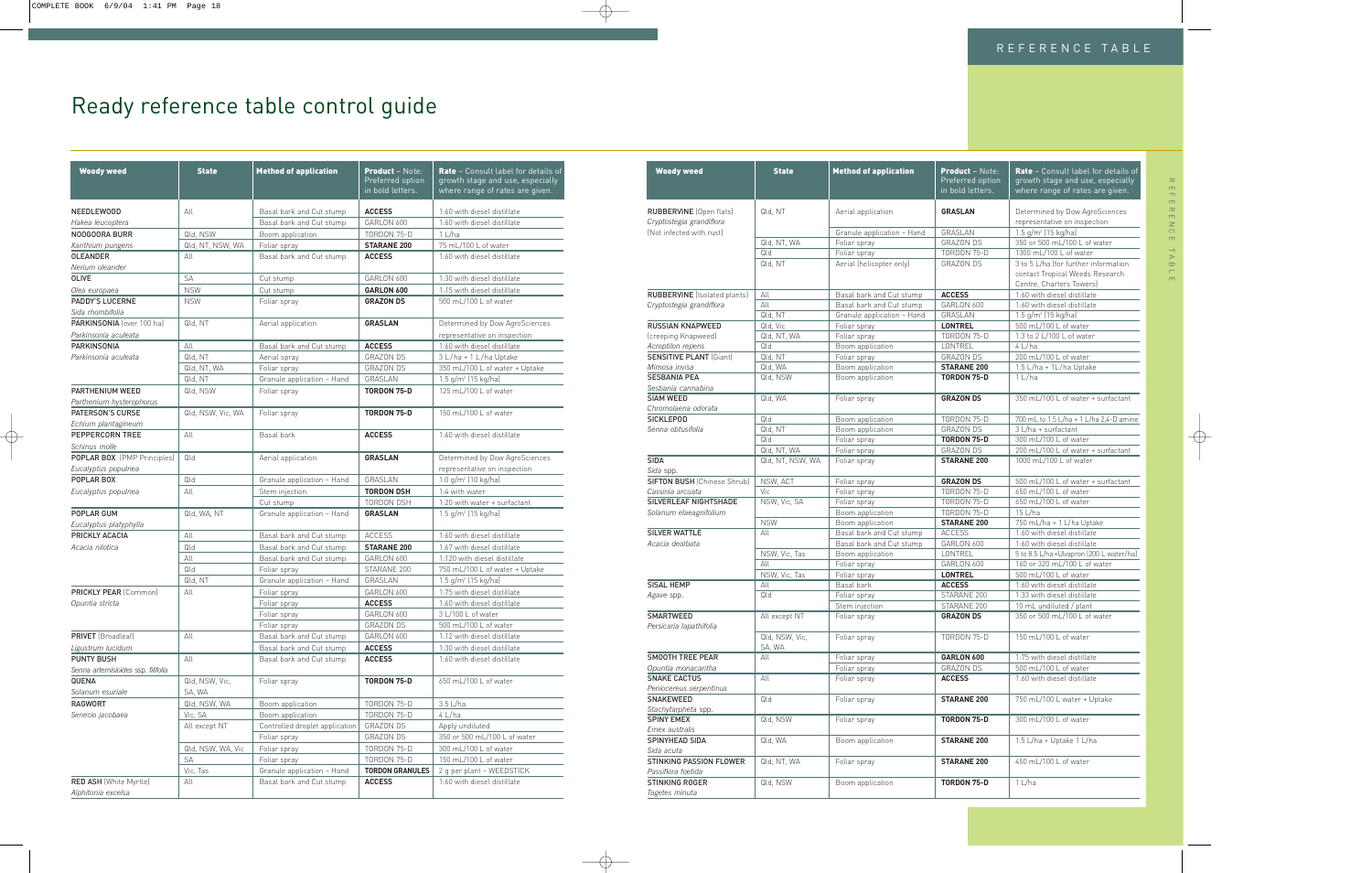



| <b>Woody weed</b>          | <b>State</b>   | <b>Method of application</b> | <b>Product - Note:</b><br>Preferred option<br>in bold letters. | Rate - Consult label for details of<br>growth stage and use, especially<br>where range of rates are given. |
|----------------------------|----------------|------------------------------|----------------------------------------------------------------|------------------------------------------------------------------------------------------------------------|
| <b>WATTLES</b>             | All            | Basal bark and Cut stump     | GARLON 600                                                     | 1:60 with diesel distillate                                                                                |
| Acacia spp.                |                | Basal bark and Cut stump     | <b>ACCESS</b>                                                  | 1:60 with diesel distillate                                                                                |
| (Consult label for species |                | Cut stump                    | <b>TORDON DSH</b>                                              | 1:20 with water + surfactant                                                                               |
| and growth stage)          |                | Foliar spray                 | <b>GRAZON DS</b>                                               | 350 mL/100 L of water                                                                                      |
|                            |                | Foliar spray                 | GARLON 600                                                     | 160 or 320 mL/100 L of water                                                                               |
|                            | Qld, NSW       | Foliar spray                 | STARANE 200                                                    | 500 or 1000 mL/100 L of water                                                                              |
|                            | All except Qld | Stem injection               | <b>TORDON DSH</b>                                              | 1:4 with water                                                                                             |
|                            | All            | Stem injection               | LONTREL                                                        | 1:4 with water                                                                                             |
| <b>WHITEWOOD</b>           | All            | Basal bark and Cut stump     | <b>ACCESS</b>                                                  | 1:60 with diesel distillate                                                                                |
| Atalaya hemiglauca         | Qld, NSW, NT   | Granule application - Hand   | <b>GRASLAN</b>                                                 | 1.0 $q/m^2$ (10 kg/ha)                                                                                     |
| <b>WILD ORANGE</b>         | All            | Basal bark only              | <b>ACCESS</b>                                                  | 1:60 with diesel distillate                                                                                |
| Capparis canescens         |                |                              |                                                                |                                                                                                            |
| <b>WILD PEACH</b>          | All            | Basal bark and Cut stump     | <b>ACCESS</b>                                                  | 1:60 with diesel distillate                                                                                |
| Prunus persica             |                |                              |                                                                |                                                                                                            |
| <b>WILD ROSEMARY</b>       | All            | Basal bark and Cut stump     | <b>ACCESS</b>                                                  | 1:60 with diesel distillate                                                                                |
| Cassinia laevis            | Qld, NSW       | Granule application - Hand   | GRASLAN                                                        | 1.5 $g/m^2$ (15 kg/ha)                                                                                     |
|                            | DIO            | Foliar spray                 | <b>GRAZON DS</b>                                               | 350 to 500 mL/100 L of water                                                                               |
| <b>WILD TOBACCO TREE</b>   | All            | Cut stump only               | <b>ACCESS</b>                                                  | 1:60 with diesel distillate                                                                                |
| Solanum mauritianum        | Qld, NSW, ACT  | Foliar spray                 | <b>GRAZON DS</b>                                               | 350 mL/100 L of water                                                                                      |
|                            | Qld            | Foliar spray                 | TORDON 75-D                                                    | 650 mL/100 L of water                                                                                      |
|                            | Qld, NSW, ACT  | Gas gun application          | <b>GRAZON DS</b>                                               | 500 mL/10 L of water                                                                                       |
| <b>WILGA</b>               | All            | Basal bark and Cut stump     | <b>ACCESS</b>                                                  | 1:60 with diesel distillate                                                                                |
| Geijera parviflora         |                |                              |                                                                |                                                                                                            |
| <b>WILLOW</b>              | All            | Cut stump only               | <b>ACCESS</b>                                                  | 1:15 with diesel distillate                                                                                |
| Salix spp.                 |                |                              |                                                                |                                                                                                            |
| YELLOW BELLS               | All            | Basal bark and Cut stump     | <b>ACCESS</b>                                                  | 1:60 with diesel distillate                                                                                |
| Tecoma stans               |                |                              |                                                                |                                                                                                            |
| YELLOW WOOD                | Qld            | Basal bark and Cut stump     | GARLON 600                                                     | 1:30 with diesel distillate                                                                                |
| Terminalia oblongata       |                | Granule application - Hand   | <b>GRASLAN</b>                                                 | 1.0 g/m <sup>2</sup> (10 kg/ha)                                                                            |
| <b>ZAMIA PALM</b>          | Qld            | Stem injection               | <b>TORDON 75-D</b>                                             | 1:3 with water: 1 mL/2.5 cm diameter                                                                       |
| Cycas spp.                 |                |                              |                                                                |                                                                                                            |

| <b>Woody weed</b>                               | <b>State</b>                  | <b>Method of application</b>   | <b>Product - Note:</b><br>Preferred option<br>in bold letters. | Rate - Consult label for details of<br>growth stage and use, especially<br>where range of rates are given. |
|-------------------------------------------------|-------------------------------|--------------------------------|----------------------------------------------------------------|------------------------------------------------------------------------------------------------------------|
| ST. JOHN'S WORT                                 | All                           | Foliar spray                   | <b>GRAZON DS</b>                                               | 500 mL/100 L of water                                                                                      |
| Hypericum perforatum                            | Qld, ACT, NSW,<br>SA, Vic, WA | Foliar spray                   | TORDON 75-D                                                    | 500 mL/100 L of water                                                                                      |
|                                                 | <b>NSW</b>                    | Boom application               | <b>GRAZON DS</b>                                               | 2 to $4 L/ha$                                                                                              |
|                                                 | ACT, NSW, Vic                 | Boom application               | STARANE 200                                                    | 3 L/ha (200 L of water/ha)                                                                                 |
|                                                 | All except NT                 | Controlled droplet application | <b>GRAZON DS</b>                                               | Apply undiluted                                                                                            |
|                                                 | NSW, Tas, Vic                 | Gas gun application            | <b>GRAZON DS</b>                                               | 500 mL/10 L of water                                                                                       |
|                                                 | <b>NSW</b>                    | Aerial (helicopter only)       | <b>GRAZON DS</b>                                               | $4$ L/ha                                                                                                   |
| <b>SWEET BRIAR</b>                              | All except NT                 | Foliar spray                   | <b>GRAZON DS</b>                                               | 350 mL + 10 g metsulfuron/100 L                                                                            |
| Rosa rubiginosa                                 |                               |                                |                                                                | of water                                                                                                   |
|                                                 |                               | Foliar spray                   | <b>GRAZON DS</b>                                               | 500 mL/100 L of water                                                                                      |
|                                                 | All                           | Foliar spray                   | <b>CROSSBOW</b>                                                | 30 g Part A + 150 mL Part B + surfactant                                                                   |
|                                                 | Qld, NSW, Vic,<br>SA, WA      | Foliar spray                   | TORDON 75-D                                                    | 650 mL/100 L of water                                                                                      |
|                                                 | All                           | Basal bark and Cut stump       | <b>ACCESS</b>                                                  | 1:60 with diesel distillate                                                                                |
|                                                 |                               | Basal bark and Cut stump       | GARLON 600                                                     | 1:30 with diesel distillate                                                                                |
|                                                 | <b>NSW</b>                    | Gas gun application            | <b>GRAZON DS</b>                                               | 500 mL/10 L of water                                                                                       |
|                                                 | Vic, Qld, SA, WA              | Granule application - Hand     | TORDON granules                                                | 35 to 45 $q/m^2$                                                                                           |
| <b>TEA-TREE</b><br>Melaleuca spp.               | Qld, NT                       | Aerial application             | <b>GRASLAN</b>                                                 | Determined by Dow AgroSciences<br>representative on inspection                                             |
|                                                 | All                           | Basal bark and Cut stump       | GARLON 600                                                     | 1:60 with diesel distillate                                                                                |
|                                                 |                               | Basal bark and Cut stump       | <b>ACCESS</b>                                                  | 1:60 with diesel distillate                                                                                |
|                                                 |                               | Stem injection                 | TORDON DSH                                                     | 1 to 4 with water                                                                                          |
|                                                 | Qld, NT, WA                   | Granule application - Hand     | GRASLAN                                                        | 1.5 g/m <sup>2</sup> along fence lines                                                                     |
| <b>THISTLES</b><br>Cirsium spp., Carthamus spp. | NSW, Vic, Tas,<br>SA, Qld     | Boom application               | <b>LONTREL</b>                                                 | 50 or 70 mL/ha + 1 or 1.5 L/ha<br>MCPA amine (500 g/L)                                                     |
|                                                 | All except NT                 | Controlled droplet application | <b>GRAZON DS</b>                                               | Apply undiluted                                                                                            |
|                                                 | NSW, Vic, Tas,<br>SA, Qld     | Foliar spray                   | LONTREL                                                        | 250 mL/100 L of water                                                                                      |
|                                                 | All except NT                 | Foliar spray                   | <b>GRAZON DS</b>                                               | 350 or 500 mL/100 L of water                                                                               |
| THORNAPPLE                                      | Qld, NSW                      | Foliar spray                   | TORDON 75-D                                                    | 150 to 300 mL/100 L of water                                                                               |
| Datura spp.                                     |                               | Boom application               | TORDON 75-D                                                    | 1 L/ha                                                                                                     |
| <b>TIGER PEAR</b>                               | All                           | Foliar spray                   | GARLON 600                                                     | 3 L/100 L of water                                                                                         |
| Opuntia aurantiaca                              |                               | Foliar spray                   | <b>ACCESS</b>                                                  | 1:60 with diesel distillate                                                                                |
|                                                 |                               | Foliar spray                   | GARLON 600                                                     | 1:75 with diesel distillate                                                                                |
| <b>TOBACCO WEED</b><br>Elephantopus scaber      | Qld, NT, WA                   | Foliar spray                   | <b>GRAZON DS</b>                                               | 300 mL/100 L of water + surfactant                                                                         |
| TREE-OF-HEAVEN                                  | All                           | Basal bark and Cut stump       | <b>ACCESS</b>                                                  | 1:60 with diesel distillate                                                                                |
| Ailanthus altissima                             |                               | Basal bark and Cut stump       | GARLON 600                                                     | 1:60 with diesel distillate                                                                                |
|                                                 | Qld, NSW, Vic,<br>SA, WA      | Foliar spray                   | TORDON 75-D                                                    | 650 mL/100 L of water                                                                                      |
| <b>TREE PEAR</b>                                | All                           | Foliar spray                   | <b>ACCESS</b>                                                  | 1:60 with diesel distillate                                                                                |
| Opuntia tomentosa                               |                               |                                |                                                                |                                                                                                            |
| TREE VIOLET                                     | <b>NSW</b>                    | Gas gun application            | <b>STARANE 200</b>                                             | 1000 mL/10 L of water                                                                                      |
| Hymenanthera dentata                            |                               |                                |                                                                |                                                                                                            |
| <b>TURPENTINE</b><br>Syncarpia glomulifera      | All                           | Basal bark and Cut stump       | <b>ACCESS</b>                                                  | 1:60 with diesel distillate                                                                                |
| <b>TURPENTINE BUSH</b>                          | <b>NSW</b>                    | Basal bark and Cut stump       | GARLON 600                                                     | 1:60 with diesel distillate                                                                                |
| Eremophila sturtii                              | All                           | Basal bark and Cut stump       | <b>ACCESS</b>                                                  | 1:60 with diesel distillate                                                                                |
| <b>VELVET MESQUITE</b>                          | Qld                           | Foliar spray                   | <b>GRAZON DS</b>                                               | 670 mL/100 L of water                                                                                      |
| Prosopis velutina                               |                               |                                |                                                                |                                                                                                            |
| <b>VINES &amp; LEGUMES</b>                      | Qld                           | Foliar spray                   | <b>STARANE 200</b>                                             | 500 mL/100 L of water                                                                                      |
| <b>WANDERING JEW</b>                            | All                           | Foliar spray                   | <b>STARANE 200</b>                                             | 1500 mL/100 L of water                                                                                     |
| Tradescantia fluminensis                        |                               |                                |                                                                |                                                                                                            |

### **Weed Identification References**

Noxious Weeds of Australia (Second Edition) – Parsons & Cuthbertson Plants of Western NSW – Cunningham, Mulham, Milthorpe, Leigh Weeds of Southern Queensland (2nd Edition) – Dight, Huggins, Lucy, Zerner Plants of Central Queensland – Anderson QDPI Poisonous Plants of Australia – Everist

### **WEED IDENTIFICATION**

Following is a list of other weed identification resources that can help you to correctly identify the correct species of weed you are trying to treat.

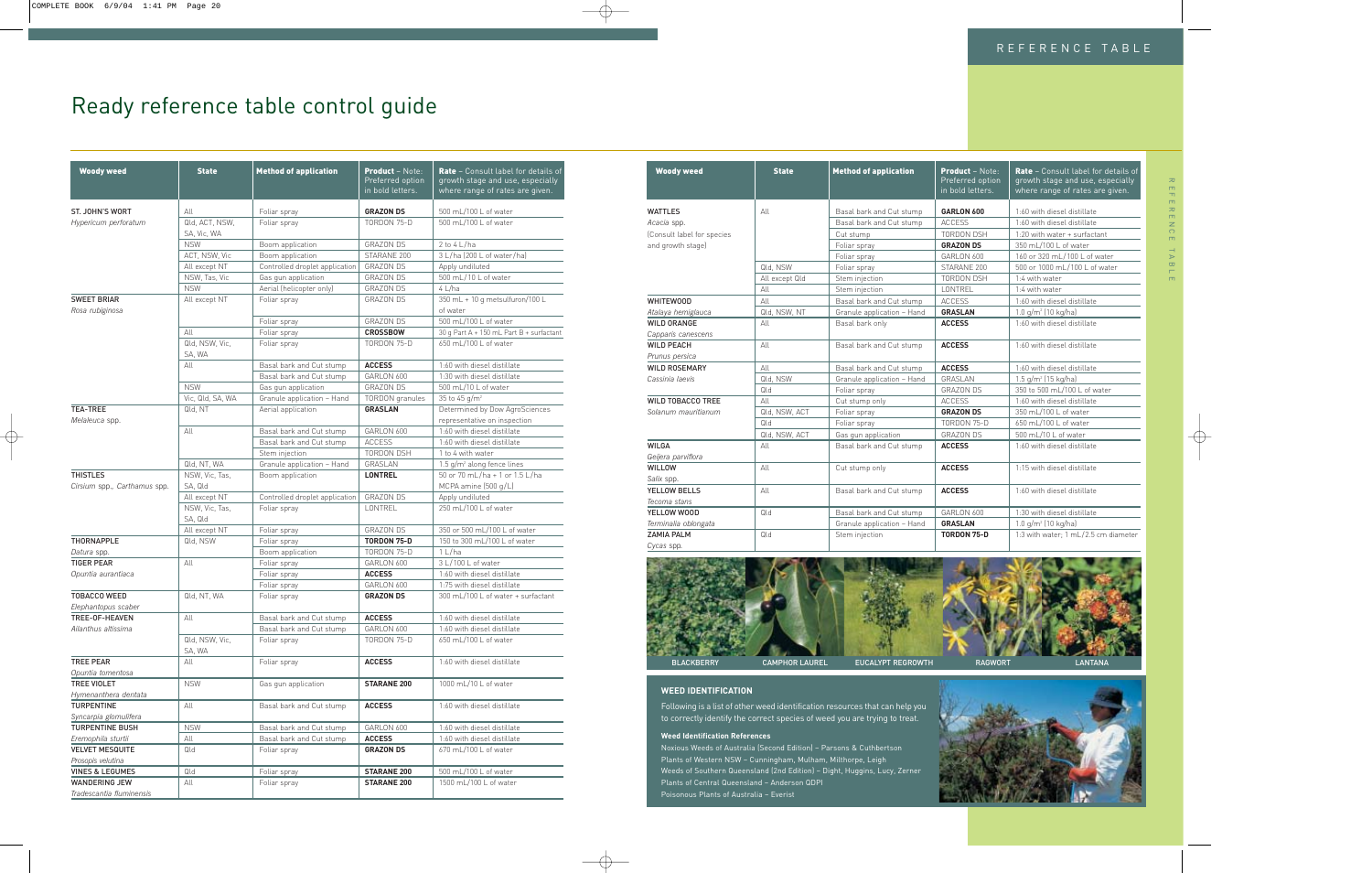### Weed identification



GORSE/FURZE *Ulex europaeus*





### IDENTIFICATION

Erect woody shrub up to 5 m high, with scrambling prickly stems up to 6 m long, stems may root at tips. Compound leaves of three to five evenly or irregularly toothed leaflets with prickly petioles. Flowers white to pink. The berries ripen from green to red to black in late summer.

### CONTROL WITH HERBICIDES

Grazon DS, Crossbow, Garlon 600, Tordon 75-D, Tordon DSH, Tordon Granules

#### **IDENTIFICATION**



CROFTON WEED *Ageratina adenophora*

### IDENTIFICATION

A rounded shrub 3 m tall. Often forms thorny thickets, usually multi-stemmed. It has zig-zag shaped grey-brown branches with white spots. Yellow/green ferny leaves. Thorns grow in pairs at the base of leaf (10 cm). Orange ball-shaped flowers (1 cm across). Flowers develop in clusters of curved cigar-shaped pods (6 cm). Pods are dark brown/black, with seeds embedded in the pith.

CONTROL WITH HERBICIDES Starane 200, Access

A shrubby perennial with numerous upright branching stems, usually grows 1–2 m high. Young stems are soft and establish roots where they touch the ground. The leaves are bright green, trowel-shaped, 50–75 mm long, with the edges toothed. It flowers in September with small white, dense heads. Seeds are black, with fine white hairs at the tip.

CONTROL WITH HERBICIDES Grazon DS, Starane 200, Tordon 75-D

#### **IDENTIFICATION**

A densely-spiny perennial shrub up to 3 m high. Mature branches, leaves with rough brown covering but more recent growth is green. Branches produce numerous spines 2–3 cm long. Leaves narrow, spine-like in clusters. Flowers pea-like, fragrant, bright yellow.

#### CONTROL WITH HERBICIDES

Crossbow, Grazon DS, Garlon 600, To rdon 75-D, Tordon DSH

Always read the label for correct rate and application method.



ST. JOHN'S WORT *Hypericum perforatum*





VELVETY TREE PEAR *Opuntia tomentosa*



### IDENTIFICATION

A rhizomatous, perennial herb which can grow up to 1 m high. Stemless small leaves with hypericin containing oil glands that appear as perforations when held up against light. Stems reddish in colour. Flowers have five yellow petals, three bunches of many stamens. Plant can cause photosensitisation in stock.

CONTROL WITH HERBICIDES

Grazon DS, Tordon 75-D, Starane 200

### IDENTIFICATION

Erect, perennial shrub that can reproduce from roots as well as from seed. Thorny stems up to 3 m high. Five-petalled pale pink and white flowers, in loose clusters at the ends of brambles.

#### CONTROL WITH HERBICIDES

Grazon DS, Tordon 75-D, Access, Crossbow, Tordon Granules, Garlon 600

### IDENTIFICATION

A large, tree-like cactus with a woody trunk; oblong segments 15–35 cm long, dull, dark green, covered with short hairs, which make them velvety to touch. Younger plants frequently bear several spines up to 3 cm long. It has deep orange flowers from October to mid-December and bears dull red egg-shaped fruit.

CONTROL WITH HERBICIDES Access, Garlon 600, Grazon DS



### IDENTIFICATION

This perennial plant grows 30 to 60 cm tall and has mottled pale green stems. It has pencil-shaped leaves (3–10 cm long) that appear in pairs at intervals along the stem. Buds at the leaf tips produce other plantlets. It flowers late May to early October with orange-red bell- shaped flowers 2.5 cm long in a cluster at the top of each stem.

#### CONTROL WITH HERBICIDES

Grazon DS, Starane 200